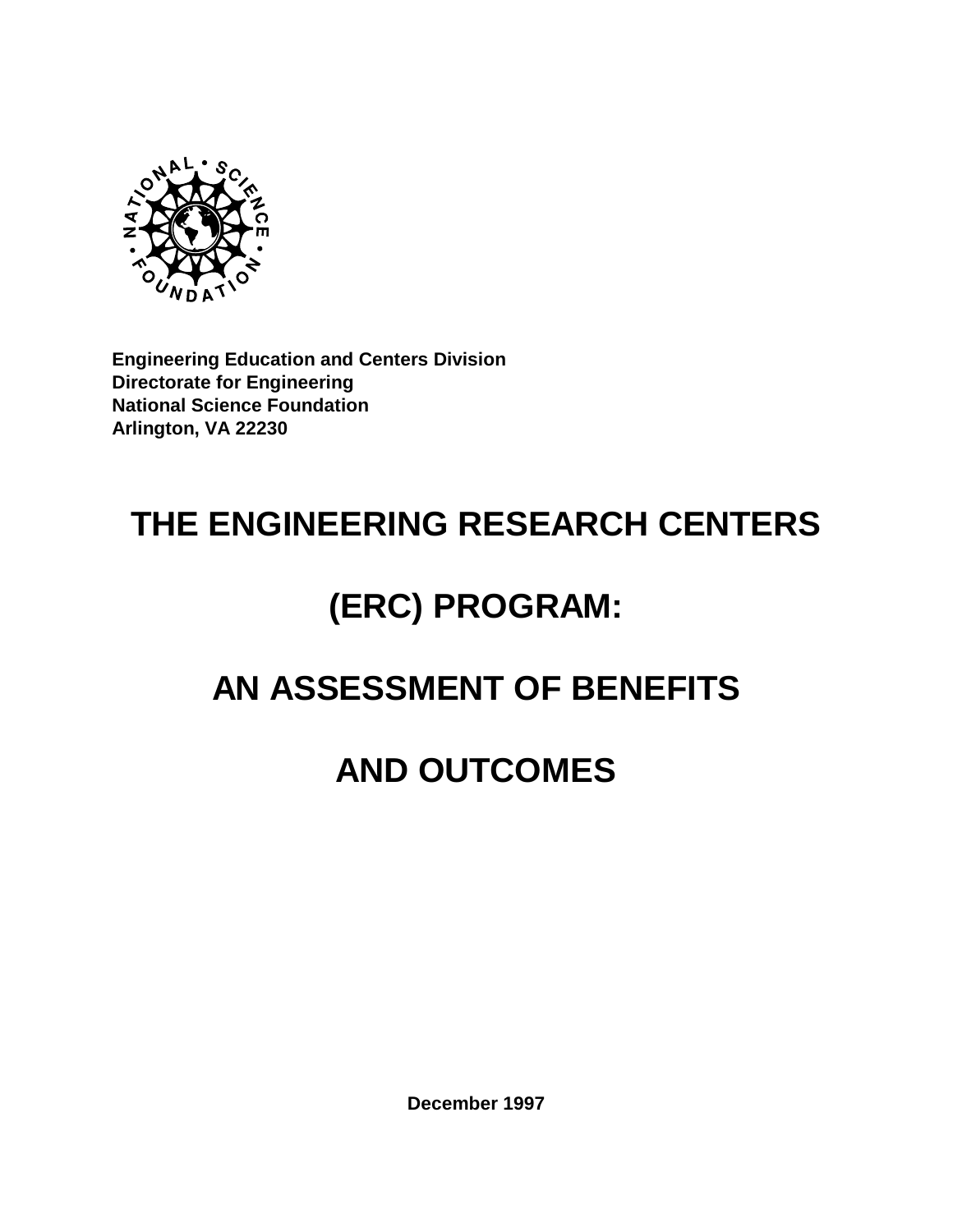### **THE ENGINEERING RESEARCH CENTERS (ERC) PROGRAM:**

### **AN ASSESSMENT OF BENEFITS AND OUTCOMES**

**December 1997**

**Linda Parker Project Director**

Engineering Education and Centers Division Directorate for Engineering National Science Foundation

Arlington, Virginia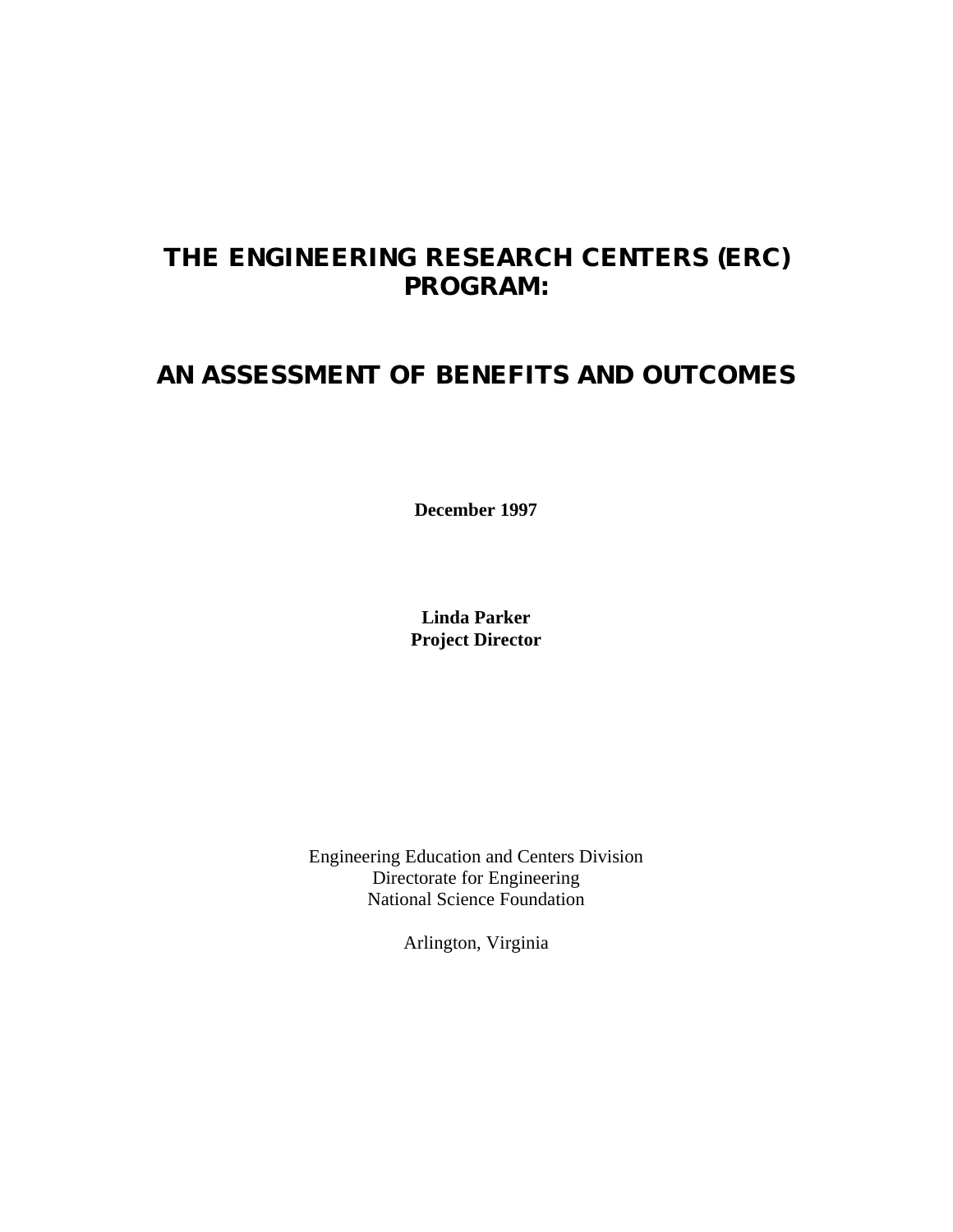#### **Table of Contents**

| 1. |                                                                                  |
|----|----------------------------------------------------------------------------------|
| 2. |                                                                                  |
| 3. |                                                                                  |
| 4. | Effectiveness of ERC Graduates in Industry and Other Sectors ___________________ |
| 5. |                                                                                  |
|    |                                                                                  |
|    | Appendix B: Participation ERC Alumni in Graduate Training Activities __          |

#### Page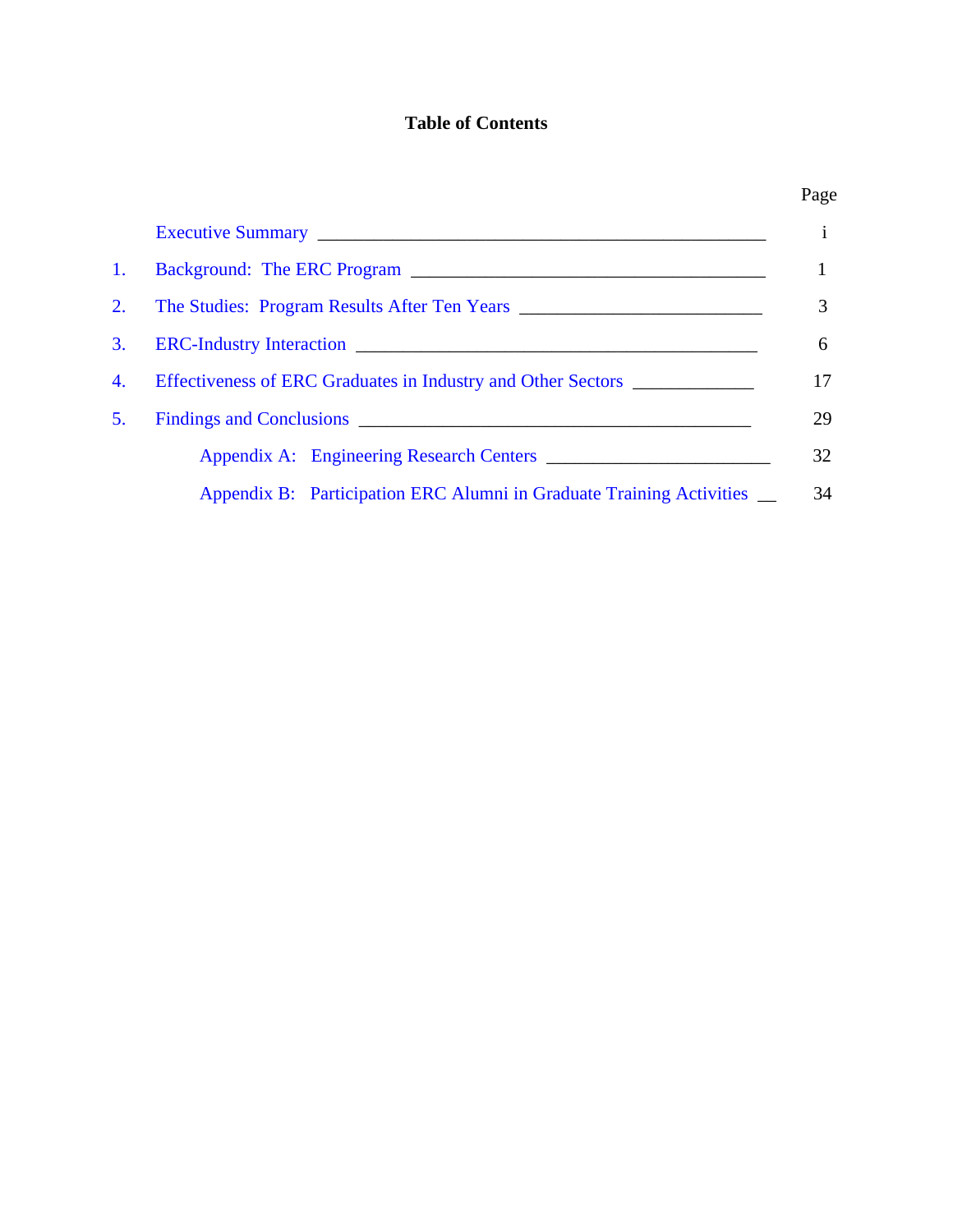#### **EXECUTIVE SUMMARY**

<span id="page-3-0"></span>The Engineering Research Centers (ERC) Program was created by the National Science Foundation (NSF) in 1985 to develop a government-industry-university partnership to strengthen the competitive position of U.S. firms in world trade and change the culture of engineering research and education in the U.S. The 26 ERCs<sup>\*</sup> (as of August 1997) discover new industry-relevant knowledge at the intersections of the traditional disciplines and transfer that knowledge to industry, while preparing a new generation of engineering leaders who are capable of leading in industry by engaging successfully in team-based, cross-disciplinary engineering to advance technology.

In 1994, the NSF's Engineering Education and Centers (EEC) Division initiated study of key aspects of the ERC Program: ERC-industry interaction and the effectiveness of former ERC graduate students in all sectors of employment. The primary intent of this *two-part study* was to examine the extent to which the Program was making progress toward its goals. The purposes of the ERC-Industry Interaction study were to (1) examine the patterns of interaction that have emerged between ERCs and industry; (2) determine which types of interaction were most useful to industry and brought firms the greatest benefits; and (3) assess the value of these to the companies. The purpose of the ERC Graduate Effectiveness Study was to examine; (1) the extent to which masters and doctoral graduates with substantial ERC experience are more effective than their peers; (2) what the graduates did while at an ERC; and (3) the impact of ERC activities on the graduates' effectiveness on the job. Information was obtained from industrial representatives of ERC member companies, supervisors of ERC graduates in industry and other sectors, and ERC graduates themselves through written surveys and telephone interviews.

Interaction with ERCs provides 90% of ERC companies with a wide range of benefits such as those in the following table:

| Benefit                                               | Percent of Firms |
|-------------------------------------------------------|------------------|
| Access to new ideas, know-how, or technologies        | 84               |
| Receiving technical assistance                        | 63               |
| Interaction with other firms participating in the ERC | 50               |
| Access to ERC equipment and facilities                | 40               |
| Hiring ERC students and graduates                     | 40               |

#### Table A: Examples Of Significant Benefits Received By Firms

Not all companies received every type of benefit; but of the benefits realized by particular companies, among the highest-valued were the employment of ERC students and graduates, gains in intellectual property (product/process development or improvement, patents, and copyrights), and access to specialized equipment and facilities. Nearly a quarter of all firms reported having developed a new product or process as a result of their interaction with an ERC.

 $\overline{a}$ 

<sup>\*</sup> 19 ERCs have active awards; seven have completed successfully a full 11-year award.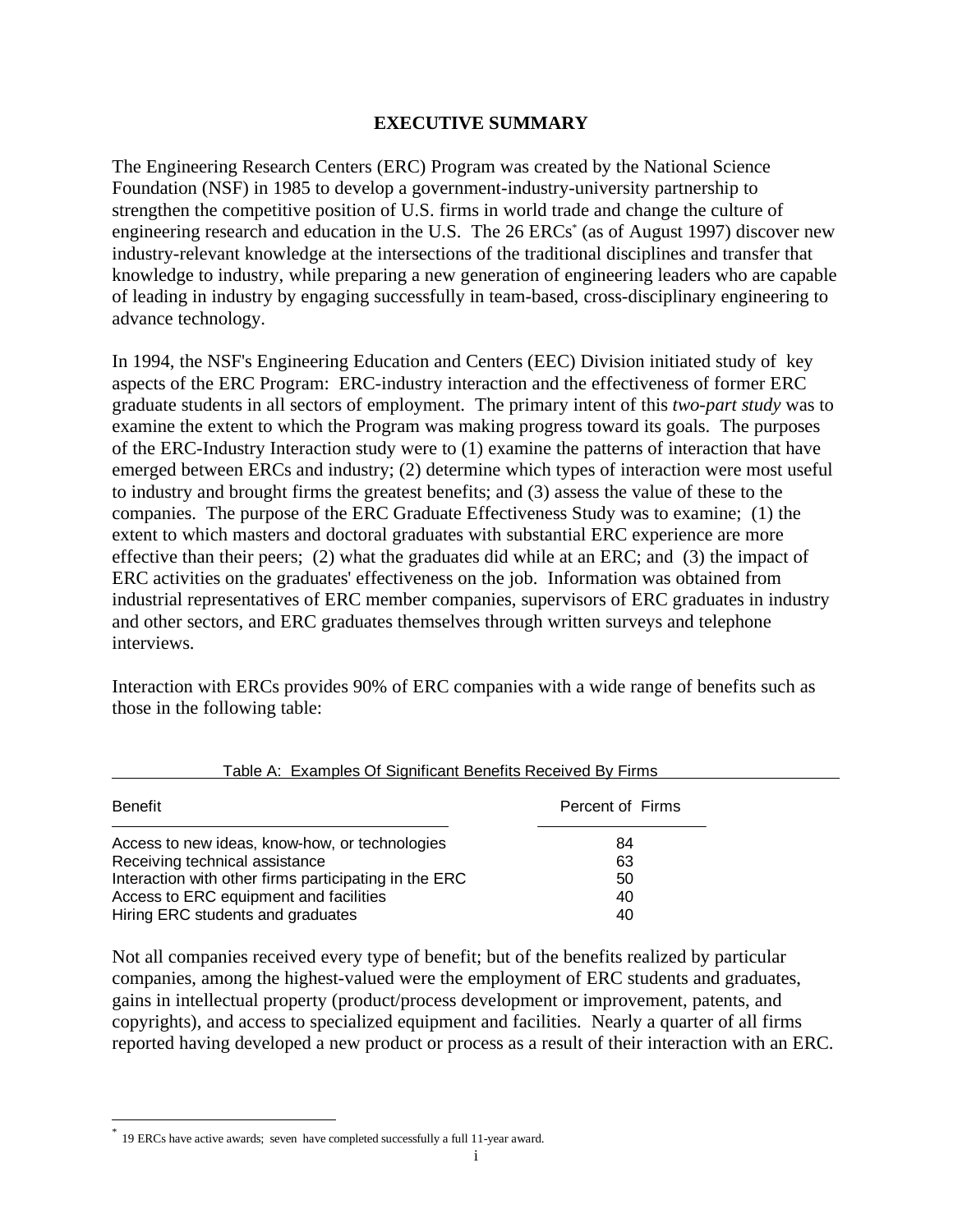The impacts on the firms derived from these benefits are threefold: A majority of the respondents indicated that their ERC involvement had influenced their firm's research agenda. Two-thirds of the corporate representatives reported that their firm's competitiveness had increased as a result of benefits received and the level reached 80% for firms involved with an ERC for eight to ten years. Finally, corporate personnel in firms hiring ERC students or graduates rated these employees as more productive and effective engineers than peers in the same firms. These are the basic impacts that the Program was designed to achieve.

The ERC-industry interaction study demonstrated very strongly that company benefit is directly related to the length and level of active involvement in a center. The longer a firm participates and the more direct personal interaction there is between corporate and center personnel, the more direct benefits the firm will have received and the greater the effect on company competitiveness. A key finding was that "More Is Better" for these partnerships. The more centers can expose the industry representatives and their colleagues to the variety of ways in which they can be actively involved in the center, the more the firms, students, and centers will benefit. Three factors in particular are strongly related to the realization of positive outcomes for companies from their interactions with an ERC: the existence of a "champion" for the ERC within the company, the receptivity of company technical staff to ERC ideas and/or results, and management support for the ERC partnership within the company.

Significant involvement in ERC activities during graduate study builds upon, or is complementary to, traditional graduate education. Masters and doctoral degree recipients with ERC experience take the knowledge, skills, capabilities, and techniques they learned in ERCs with them to their subsequent jobs. Regardless of the nature of their jobs and their sector of employment, ERC graduates continue working in ways they learned in ERCs, e.g., in interdisciplinary teams and by engaging in industry-university collaboration to advance technology. ERC firms employing ERC students and graduates value this benefit of ERC interaction more than any other type of benefit. As the following table illustrates, supervisors and other industry representatives of firms employing ERC graduates judged the ERC-trained employees to be superior to non-ERC employees on a number of key performance dimensions. The same was true for ERC graduates working in other employment sectors.

| <b>Dimension</b>                              | <b>Supervisors</b> | Representatives |
|-----------------------------------------------|--------------------|-----------------|
| Overall preparedness                          | 89.4%              | 80.2%           |
| Contribution to technical work                | 84.8               | 77.3            |
| Depth of technical understanding              | 85.0               | 80.2            |
| Ability to work in interdisciplinary teams    | 80.3               | 64.3            |
| Breadth of technical understanding            | 80.7               | 74.3            |
| Ability to apply knowledge and use technology | 69.9               | 72.3            |

Table B: Supervisors' and Representatives' Rating of ERC Graduates As Superior to Peers

SCALE:  $1 =$  "much worse";  $2 =$  "somewhat worse";  $3 =$  about the same";  $4 =$  "somewhat better";  $5 =$  "much better" NOTE: Values shown in table are percent responding at level 4 or 5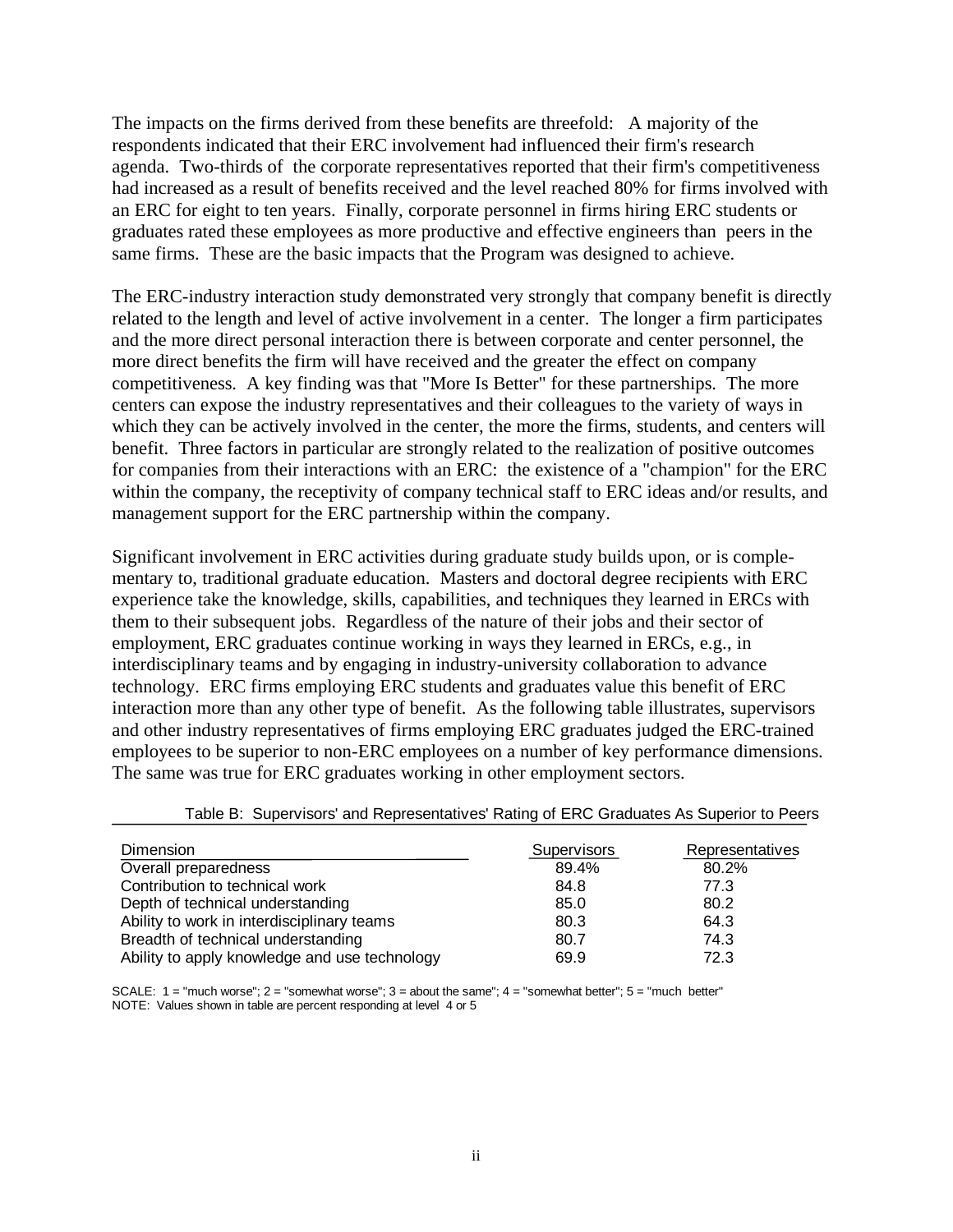#### **1. BACKGROUND: THE ERC PROGRAM**

#### <span id="page-5-0"></span>**Program Mission**

The Engineering Research Centers (ERC) Program was created by the National Science Foundation (NSF) in 1985 to develop a government-industry-university partnership to strengthen the competitive position of U.S. firms in world trade. At the heart of this problem was the need to increase the productivity of U.S. industry in an increasingly global economy. The ERC program was designed to create long-term collaborations between universities and industry, create new industry-relevant knowledge at the intersections of the traditional disciplines, and prepare a new generation of engineering leaders who are more capable of engaging successfully in team-based, cross-disciplinary engineering practice.

Individual ERCs provide an integrated environment for academe and industry to focus on nextgeneration advances in complex engineered systems important for the Nation's future. Activity within ERCs lies at the cusp of the discovery-driven culture of science and the innovation-driven culture of engineering, creating a synergy between science, engineering, and industrial practice. ERCs provide the intellectual foundation for industry to collaborate with faculty and students on resolving generic, long-range challenges, thus producing the knowledge base needed to generate steady advances in technology and transition those technologies to the marketplace.

#### **Background and Goals**

 $\overline{a}$ 

The ERC Program grew out of concern expressed in the early 1980s by the National Academy of Engineering (NAE) and NSF that: (1) rapid technological advances were occurring at the intersection of engineering and other disciplines, requiring a cross-disciplinary approach to engineering that had not been incorporated into engineering research or practice; and (2) a mismatch had developed between the way engineering was carried out in industry and the way students were being trained. At the request of NSF Director Edward Knapp in 1983, NAE advised NSF on the mission and operations of the new ERC Program (NAE, 1983).\* The Academy identified two goals for the Program:

- to improve engineering research so that U.S. engineers will be better prepared to contribute to engineering practice; and
- to assist U.S. industry in becoming more competitive in world markets.

<sup>\*</sup> NAE, 1983. Guidelines for Engineering Research Centers. Washington, DC: National Academy of Engineering.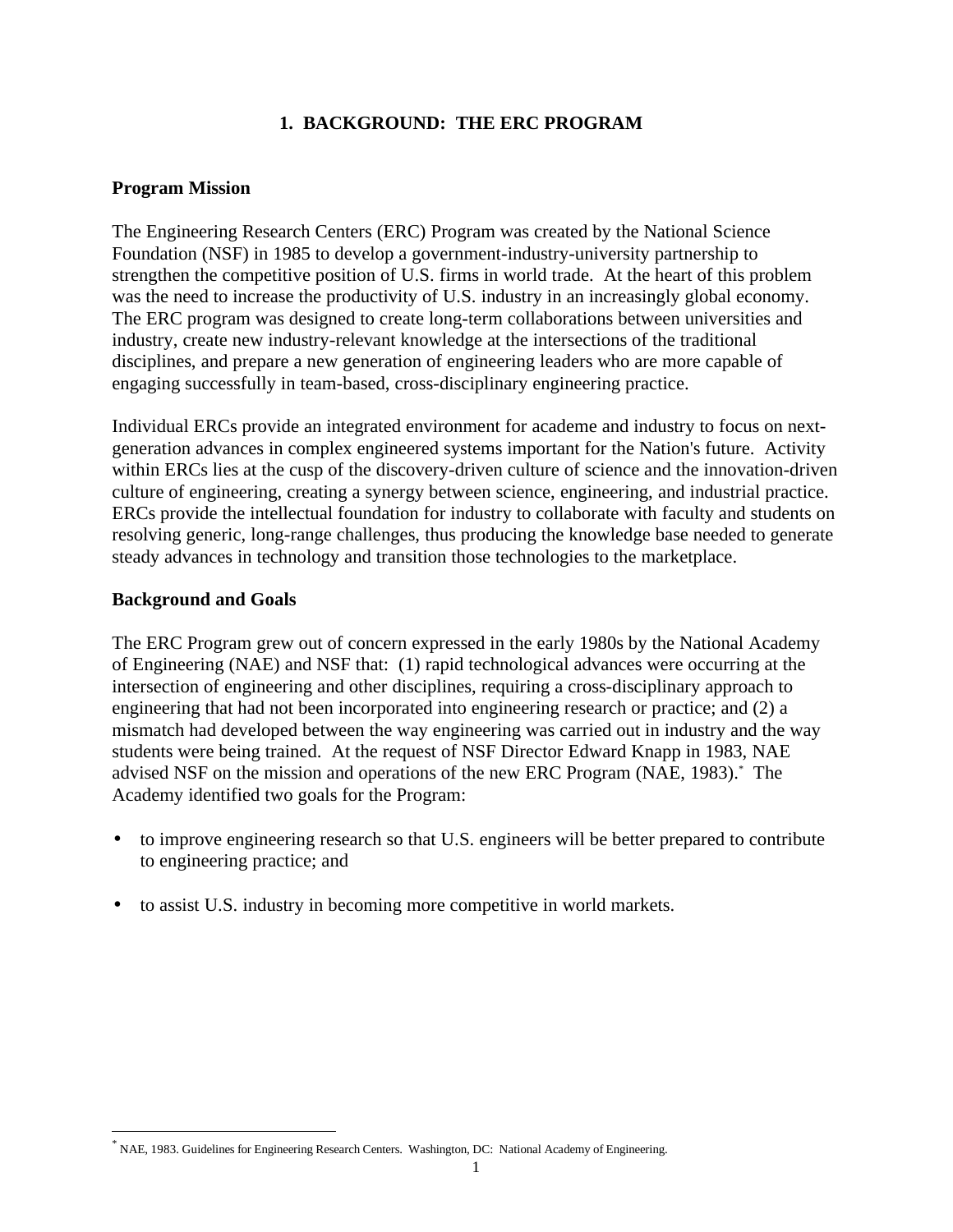In addition, NAE advised that there should be three common elements across all ERCs:

- Provide continual interaction of academic researchers, students, and faculty with their peers - namely, the engineers and scientists in industry — to ensure that the research programs in the centers remain relevant to the needs of the engineering practitioner and that they facilitate and promote the flow of knowledge between the academic and industrial sectors;
- Emphasize the synthesis of engineering knowledge; that is, the research programs should seek to integrate different disciplines in order to bring together the requisite knowledge, methodologies, and tools to solve problems important to engineering practitioners; and
- Contribute to the increased effectiveness of all levels of engineering education.

#### **Program Operations**

The ERC Program is managed out of NSF's Engineering Education and Centers (EEC) Division. Since 1985, 29 ERC awards have been made; as of August 1997, 26 centers are receiving ERC Program support or have successfully completed a full 11-year ERC award period. (see Appendix A) Each new center receives a five-year cooperative agreement stipulating that a formal review including external site visitors be conducted in the third year for renewal of support. Centers passing the third-year review receive a new five-year cooperative agreement requiring a formal review in each center's sixth year. The full term of an ERC is 11 years. As a center begins its seventh year, if not before, it should begin to generate even higher levels of non-NSF funding to lay down a pathway to self-sufficiency after Year 11. Funding is phased down in an ERC's ninth and tenth years. The center is expected to preserve the ERC culture as it moves into self-sufficiency. Sub-groups within an ERC may choose to regroup with others to compete to form a new ERC in the final two years of the ERC's award.

From the beginning of the Program, each active center has submitted data about its activities and outputs annually to ERC Program staff. For example, in the 1994-95 reporting year, which included 21 centers, ERCs received a total of \$51.7 million from the ERC Program and \$53.7 million from firms in cash, in-kind donations, and associated grants and contracts. (Of this, \$17 million was cash.) Other Federal agencies, state governments, universities, and other organizations provided the ERCs with \$73.5 million.

In that year, there were 708 industrial partnerships with ERCs, involving 523 companies or industrial consortia. As of Fall 1996, 228 patents have been granted for intellectual property emerging from ERC activities and 1142 licenses to patents and software products originating at the centers were negotiated. By the end of the 1995-96 year, 1,808 bachelors degrees, 1,677 masters degrees, and 1,587 doctoral degrees had been granted to students who had been involved in ERC activities.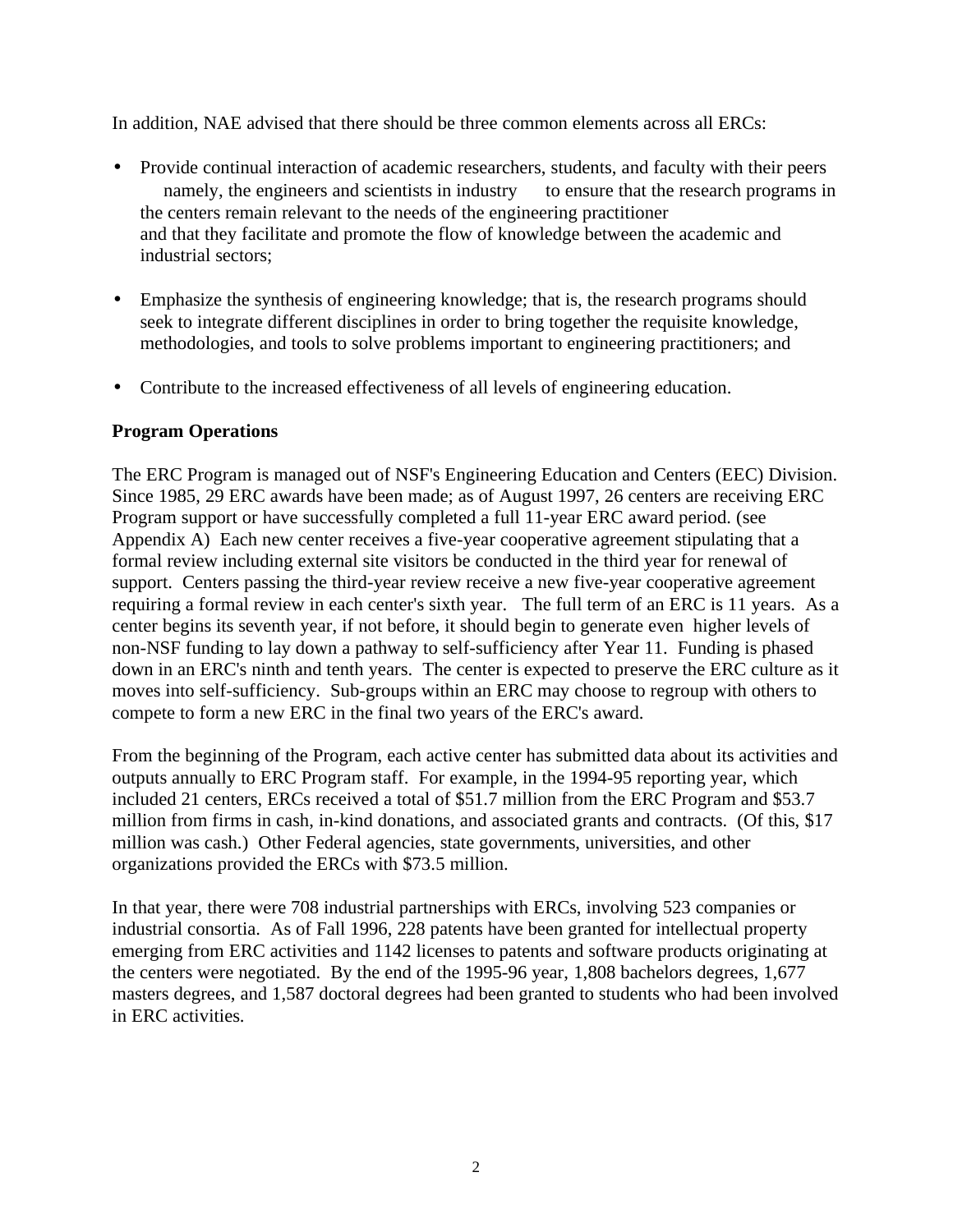#### **2. THE STUDIES: PROGRAM RESULTS AFTER TEN YEARS**

<span id="page-7-0"></span>In 1994, the EEC Division initiated two studies of key aspects of the ERC Program: ERC-industry interaction and the effectiveness of former ERC graduate students in all sectors of employment. The primary intent of these studies was to examine the extent to which the Program was making progress toward its goals of developing long-term relationships between academe and industry and preparing a "new generation" of engineers who are able to come up to speed more quickly and effectively in industry. The studies were intended principally for NSF program management purposes, as a component of continuous improvement of the Program and to extend EEC's knowledge of the benefits, outcomes, and impacts of the data that centers report in the aggregate about interactions with industry and student involvement in ERCs. These initial studies constitute the beginning of a series that will take a comprehensive look at the Program over several years.

Data for the first two studies were collected in 1995 and early 1996 as the Program entered its second decade of operation. This report summarizes and integrates the results of these studies. The methodology for both studies is described below. Results of the ERC-industry interaction are presented in Section 3, followed by those of the ERC graduate effectiveness study in Section 4. Overall findings and conclusions are presented in Section 5.

#### **Methodology: ERC-Industry Interaction Study**

The purposes of this study were to: (1) examine the patterns of interaction that have emerged between ERCs and industry; (2) determine which types of interaction were most useful to industry; and (3) assess the value of these impacts to the companies.

The intellectual framework for the study was derived from the hypothesis that the greater and broader the types of involvement between firms and ERCs, the more the firms would benefit. This was a founding principle of the ERC Program that could not be tested until sufficient time had passed for the impacts of these interactions to become evident. Because industry-university interaction is by definition dynamic, the study was designed to reflect this fact, rather than simply focus on retrospective consideration of results of the Program to date.

The study contractor, SRI International, began by conducting a series of case studies within a small number of firms -- each involved with a different ERC -- to obtain information on activities within firms that related to their participation in one or more ERCs. Information obtained through visits with corporate representatives was compiled into a preliminary "process model" of ERC-industry interaction. The case studies, the model, and results from a focus group with additional corporate representatives to ERCs were all used in development of the survey instruments and in specification of groups of individuals to be surveyed.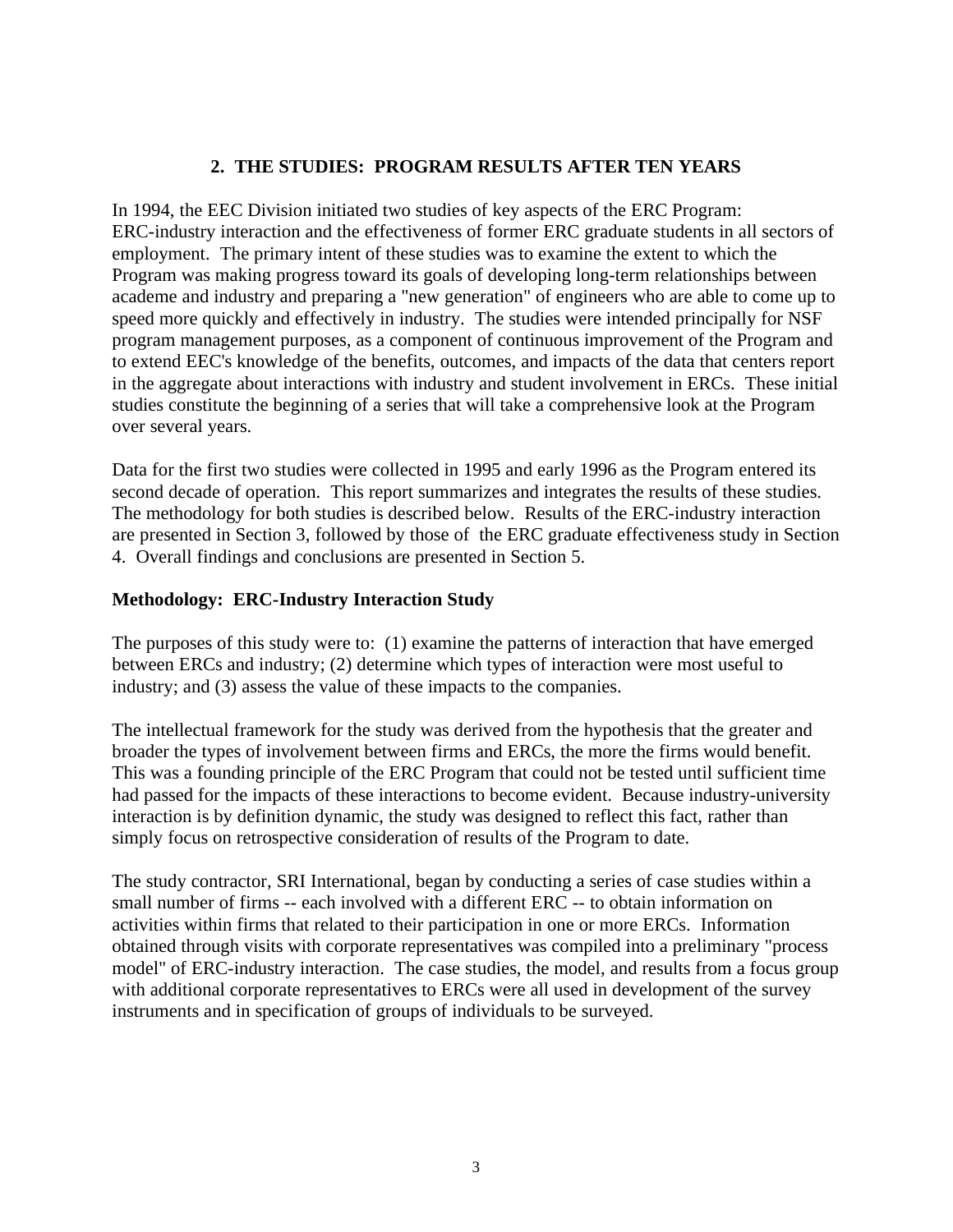Given the organizational complexity and decentralization of many firms, the target for the study was the unit that was the primary direct beneficiary of the firm's participation in a given center.

The *Primary Participant* questionnaire was sent to the person from this unit whom the center identified as the corporate representative to the center. Names and addresses of company representatives, corresponding to the list of companies each center reported in the 1993-94 reporting year, were requested from each of the 18 ERCs in operation at the beginning of the study. (See Appendix A for a list of centers.) In a number of instances, a single firm had multiple partnerships across several centers through different corporate divisions. In each case, a separate point-of-contact was requested from centers; they provided 581 names and addresses to the contractor. Of those, 81 were not usable due to bad addresses, retirement, and similar reasons. Consequently, the survey population was reduced to 497, of whom 355 returned valid questionnaires for a response rate of 71%.

To broaden the perspective within a single company, a related but shorter *Secondary Participant* questionnaire was sent to two additional people whom primary participants identified as being knowledgeable about the nature of the firm's involvement in the center and the impact of participation on the firm. Of the 266 people suggested by the primary participants, 138, or 52%, submitted valid responses. Surveying of both populations took place during 1995 and, in the case of the secondary participants, into early 1996.

After preliminary review of the survey data, telephone interviews were conducted with 20 survey respondents to discuss in greater detail certain questions and themes that had emerged from the data. The results were assembled as mini-case studies and incorporated in the survey results.

#### **Methodology: ERC Graduates Effectiveness Study**

At the inception of the ERC Program, there was an expectation that involvement of graduate and undergraduate students in the full range of ERC activities would expand upon abilities and knowledge gained in traditional degree programs and result in more effective new entrants to engineering practice in industry. A companion goal was to produce new courses and course materials based on the ERCs' research, so as to expose a broader base of students to crossdisciplinary, systems-level courses. As it happens, some centers have developed new degree programs as well.

The second ERC study in this series, conducted by Abt Associates Inc., examined: the extent to which masters and doctoral graduates with substantial ERC experience are more effective employees than are their peers; what the graduates did while at an ERC; and the impact of ERC activities on the graduates' effectiveness on the job.

The emphasis of the study was on those who were employed in the industry. However, two additional ERC graduate populations were surveyed as well: those working in academia and those in Federal or other sectors. Questionnaires with slight differences were prepared for each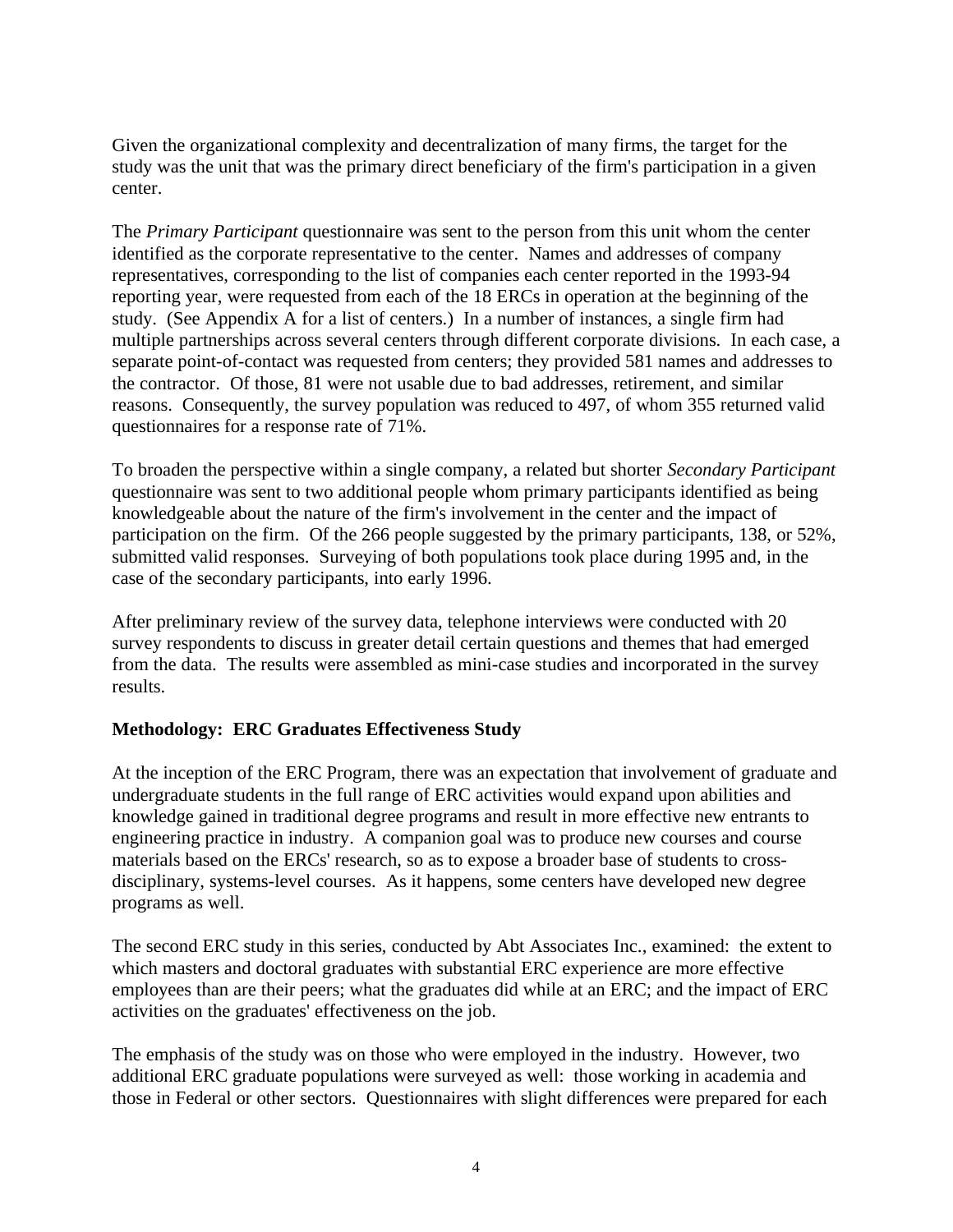of the three populations. Two assumptions determined which centers and which former students were surveyed. First, it takes a center approximately three years to achieve full operations and, second, substantial ERC experience as a student would require at least two years of involvement for there to be significant impact. Thus, only individuals who had graduated from the first 14 centers (see Appendix A) in these centers' third year or later with two or more years of ERC experience were eligible for the study.

The ERCs provided the names and available contact information for eligible graduates. Using several approaches to find correct addresses and phone numbers, 720 eligible graduates were contacted initially by phone; of these, 554 provided the names of their supervisor(s) and agreed to allow their names to be used when contacting the supervisor(s). Sixty percent (433) of the graduates responded to a written survey about their ERC experiences, other educational background, and present job. Eighty-six percent (477) of the supervisors responded to a short telephone interview about the effectiveness of their employees with ERC experience in graduate school. As with the graduates, slightly different questionnaires were used for the supervisor in industry, academia, and Federal or other sectors to reflect differences among the sectors.

Legal reasons prevented inclusion of control group(s) of engineering students in this study. It would have been ideal if individuals with similar graduate education without exposure to anything like an ERC also could have been tracked and information about their effectiveness in their respective sector of employment compared with that of individuals with ERC experience. However, it is illegal to obtain information from a college or university about the activities of someone who has graduated from the institution without the expressed permission of that individual. But in order to determine whose permission would be required, it would be necessary to see the academic records first. An alternative approach, selecting a sample of individuals from large national statistical databases at the Department of Education and at NSF and then contacting these individuals, proved to be methodologically insupportable. Statisticians in charge of the relevant databases advised that an appropriate sample could not be drawn.

Thus, the supervisors' questionnaires were designed to obtain a "proxy comparison," rather than a direct comparison between ERC graduates and a pre-defined control or comparison group. In the proxy, supervisors assess the extent to which ERC graduates are less or more effective than their peers in the same firm on a series of capabilities related to the foci of ERC education, as well as capabilities associated with traditional graduate education. To provide a second perspective on the effectiveness of graduates in employed industry, industrial representatives surveyed in the ERC-Industry Interaction Study also rated ERC graduates whom their firm had hired against peers in their firms. The results of this additional component are presented in Section 3.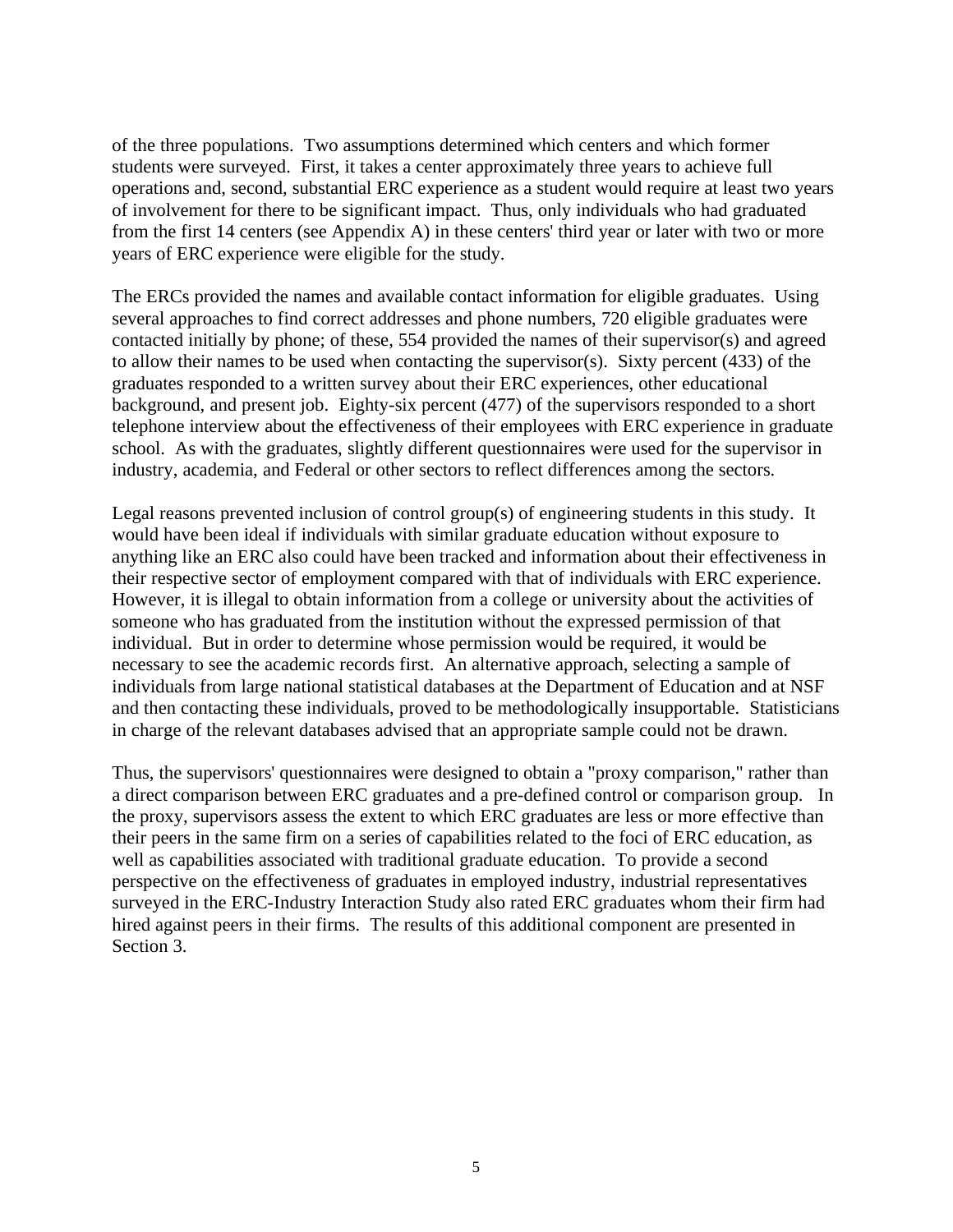#### **3. ERC-INDUSTRY INTERACTION**

#### <span id="page-10-0"></span>**Relationships of Firms to ERCs**

At the core of the ERC Program is the concept of firms having membership in a center, which involves them in strategic planning, joint research projects, mentoring of students, access to the center's facilities and equipment, access to center researchers and students, and a number of other things, depending on the center. Center membership usually involves payment of a fixed annual fee that is pooled with cash from other members and sponsors for support of the center's research and research-related activities. In some cases, centers have accepted specific in-kind donations of such things as software and equipment in lieu of cash to establish membership. Centers set their own membership rates and often have associate memberships for small firms that cannot afford the cost of full membership, or for larger firms that are not yet ready to make a commitment for full membership. Member companies may also sponsor specific research projects and some form consortia around larger projects and testbeds. Occasionally, centers will introduce potential member firms to the ERC through project-level support.

A total of 355 valid responses were submitted to the Primary Participants Survey. Table 3-1 shows the firms' distribution across the primary research or product line, as designated by the respondents:

| Primary Research/Product Line                             | Percent of Respondents' Firms |
|-----------------------------------------------------------|-------------------------------|
| Electrical, electronic, telecommunications                | 21.6                          |
| Chemicals and allied products, including pharmaceuticals  | 15.8                          |
| Surgical/medical instruments and supplies                 | 9.1                           |
| Petroleum refining and extraction                         | 6.7                           |
| Aircraft and missiles                                     | 4.4                           |
| Machinery                                                 | 3.5                           |
| Building construction                                     | 3.5                           |
| Motor vehicles and motor vehicle equipment                | 3.2                           |
| Primary metals                                            | 2.9                           |
| Professional and scientific instruments                   | 2.6                           |
| Other non-manufacturing (e.g., engineering design/service |                               |
| and computer software companies)                          | 9.4                           |
| Other                                                     | 17.3                          |

Table 3-1 Primary Research/Product Line of ERC Participants

Industry representatives surveyed reported that their firms had been associated with the ERC for an average of about four years. Nearly a third had been involved for five to seven years, while 44.9% had newer partnerships that ranged from two to four years old.

Involvement included providing financial support to centers. In 1994, nearly two-thirds of the firms had paid center membership fees, which averaged \$21,028. The remaining firms provided in-kind support at the center's accepted in lieu of cash memberships. Most fees were between \$10,000 and \$100,000; however, 19.6% were less than \$10,000 and 1.4% were over \$100,000.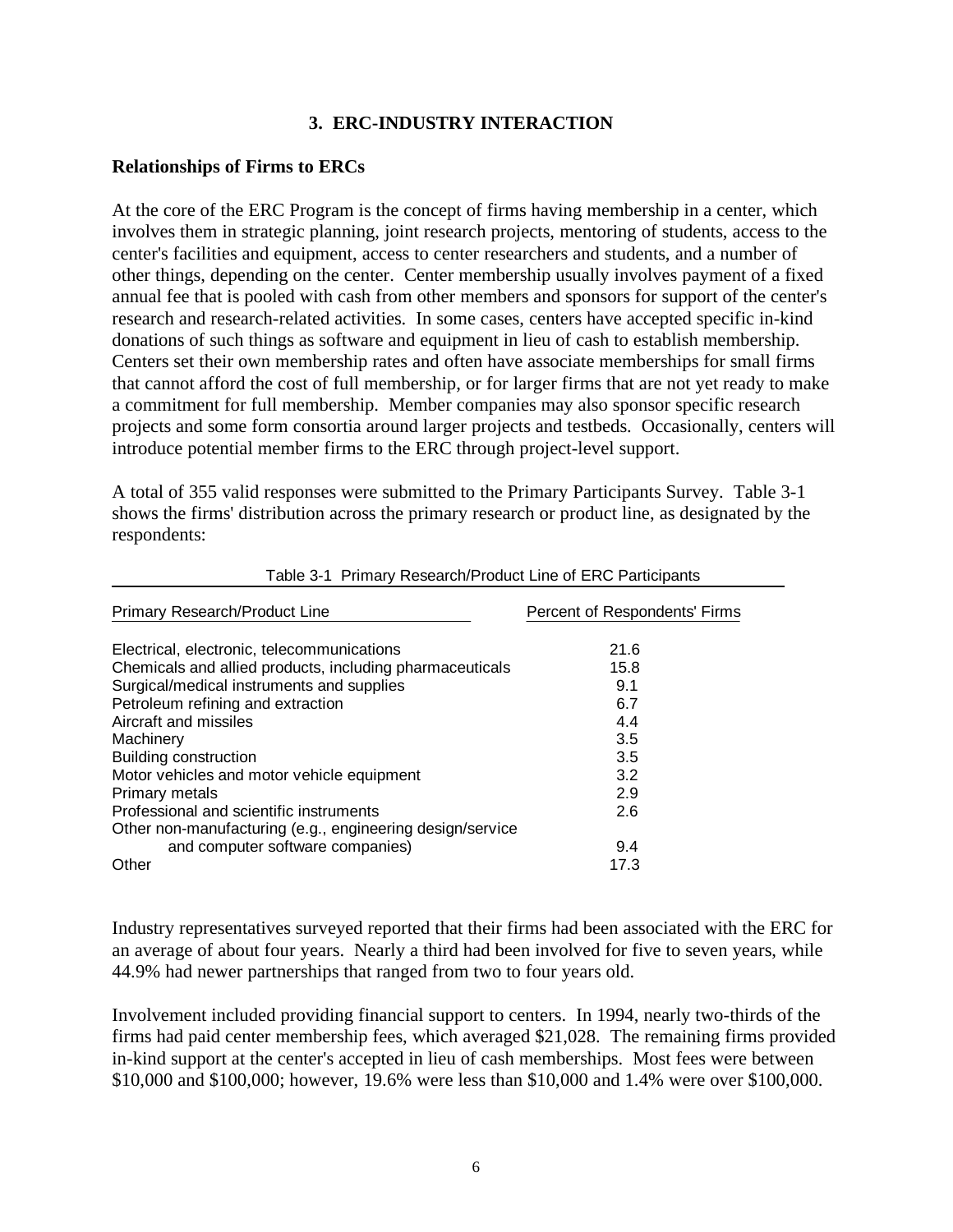In the same year, one firm in five had contracts with a center, averaging \$125,000, for research related to the center's focus; nearly as many firms provided in-kind donations of such things as software and equipment averaging \$55,000 in value.

Additionally, a small percentage of firms provided unrestricted grants (averaging \$45,000) and other support not specified (averaging \$130,000). (The latter category is distorted by a \$2 million donation to one center. Without this amount, the average would be about \$60,000.)

#### **ERC-Firm Interactions**

Respondents and other members of their firm were involved with ERCs in a variety of ways; patterns of involvement also varied considerably across firms. Keeping in mind that the centers themselves identified the corporate representatives who were included in this study, there were some differences in the "official" roles of these individuals in a given center, independent of how they actually interacted with that center. Nearly 82% of those surveyed acted as their company unit's main point of contact with the center, while more than two-thirds coordinated or helped coordinate the participation of their firm's technical staff in the ERC as well as being responsible for preparing budgets or justifications/recommendations for continued annual membership in the ERC. Nearly a third were responsible for approving the budget for the firm's membership in the center. Slightly more than a third were voting members of the center's advisory body that is responsible for making recommendations regarding the center's management or research plans.

Most corporate representatives to ERCs were personally involved in their ERC in numerous ways. Nearly three-quarters (71.9%) had attended or participated in one or more ERC seminars or workshops, while almost as many (67.9%) had reviewed ERC research results or publications. Looking at more active forms of involvement, more than half (59.0%) had received technical advice or consultation from either ERC faculty or other ERC researchers. On a smaller scale, respondents reported being involved in personnel exchanges. More than a quarter (30.4%) of the respondents indicated that they had collaborated with ERC researchers *at the company's site*, while 23.8% participated in research *at the ERC's site*. About 18% supervised a former or current ERC student working at his or her company and nearly 15% co-authored a publication or developed invention(s) jointly with ERC researchers. Relatively few respondents (6.9%) had served on an ERC student's thesis or dissertation committee.

Industry representatives reported that the principal vehicles for other members of their firms to interact with the ERC were the same as those for the respondents: reading ERC reports or publications, consulting with ERC faculty or researchers, and participating in ERC seminars and workshops. Again, however, a notable proportion were more directly involved: over a third reported that at least one other member of the firm had participated in a joint ERC project at the ERC's site and roughly the same proportion indicated that a colleague had been involved in a joint project at the firm's site. In addition, slightly less than a third mentioned that at least one colleague had used ERC facilities and equipment.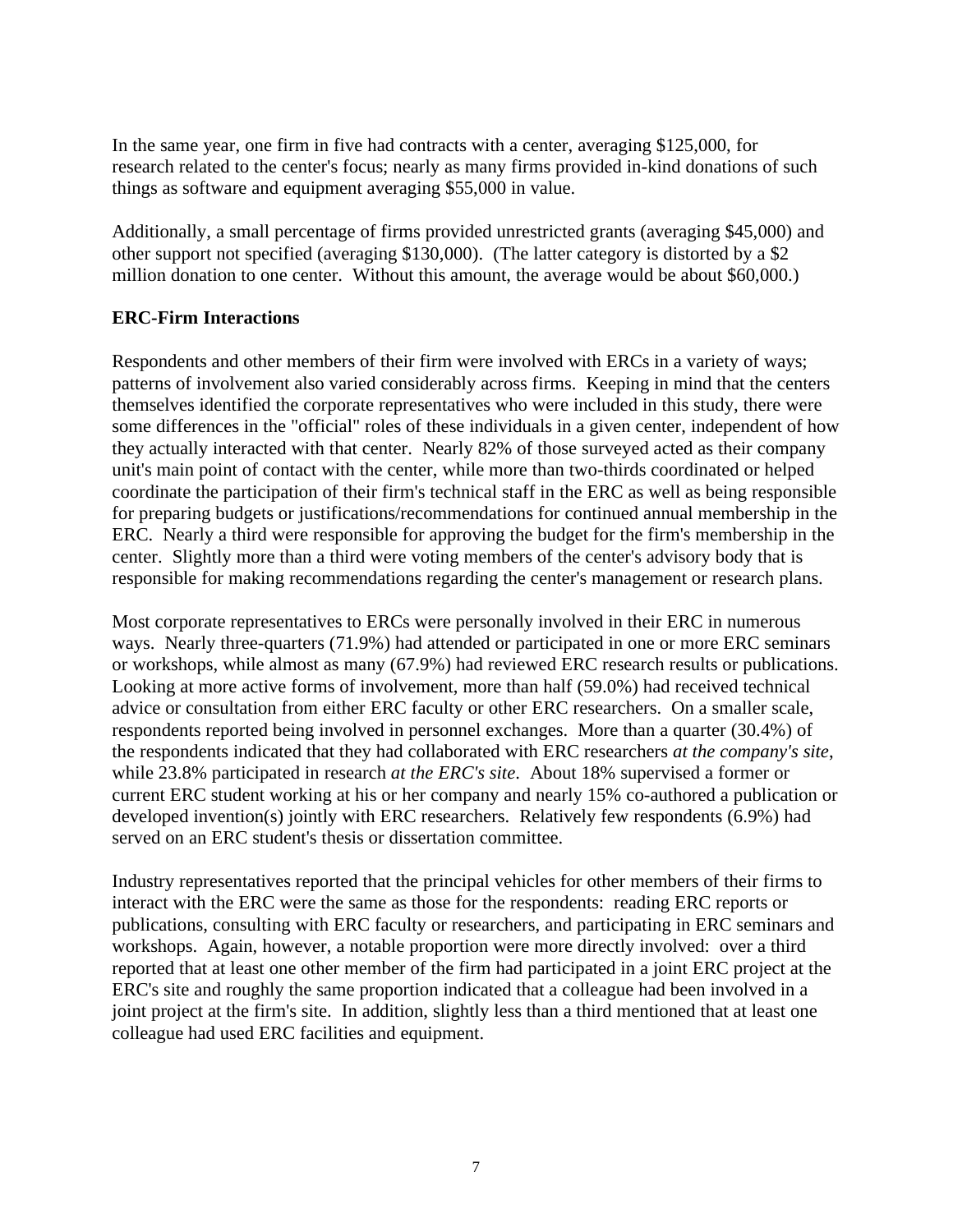#### **Benefits to Firms**

Nearly 90% of industry sponsors determined that their firm had received benefits from ERC participation and over two-thirds indicated that the participation had had at least some effect on their firm's competitiveness. Of the latter, about 40% rated the impact of ERC participation on corporate competitiveness as moderate to a great deal. The major benefits fell in five categories: (1) access to new ideas, know-how, or technologies; (2) receiving technical assistance; (3) interaction with other firms participating in the ERC; (4) access to ERC equipment and facilities; and (5) hiring ERC students and graduates. In addition, over half of the respondents indicated that, as a result of their ERC involvement, they had influenced their firm's research agenda.

#### 1. *Access to New Ideas, Know-how, or Technologies*

More than 80% of the respondents indicated that access to new ideas know-how or technologies had been a very important reason for participating in the first place, and over 80% of these reported that their firm had in fact obtained access to such things as a result of ERC participation. Further, more than a quarter of those who reported receiving such access reported that their firm had benefited "a great deal" from the ideas, know-how, or technologies. Examples included:

- *"The benefits are considered large compared to the limited costs of participation. Of main importance is knowledge about personnel to contact. Participation has also led to a substantial increase in knowledge in certain areas of importance and familiarized my unit with U.S. research in relevant fields as well as led to contact with other companies."*
- *"As a small company (40 employees), we have a difficult time accessing technical information. Through the ERC, we have had access to worldwide information in the fields of our interest."*
- *"We get ideas from the ERC which we translate into development programs in our department. We also use the ERC to critique some of our ideas."*
- 2. *Receiving Technical Assistance*

Over half of the firms benefited from receiving technical assistance from an ERC. Examples of the most significant benefits belonging to this category include the following:

- *"At the time we started working with the ERC, we were a very small start-up company with few employees. The collaborative research done with the ERC was pivotal in establishing the feasibility of our product and defining certain technical parameters."*
- *"Technical advice on a new product concept has been crucial − a contract to start next week will provide the important information on whether to go forward."*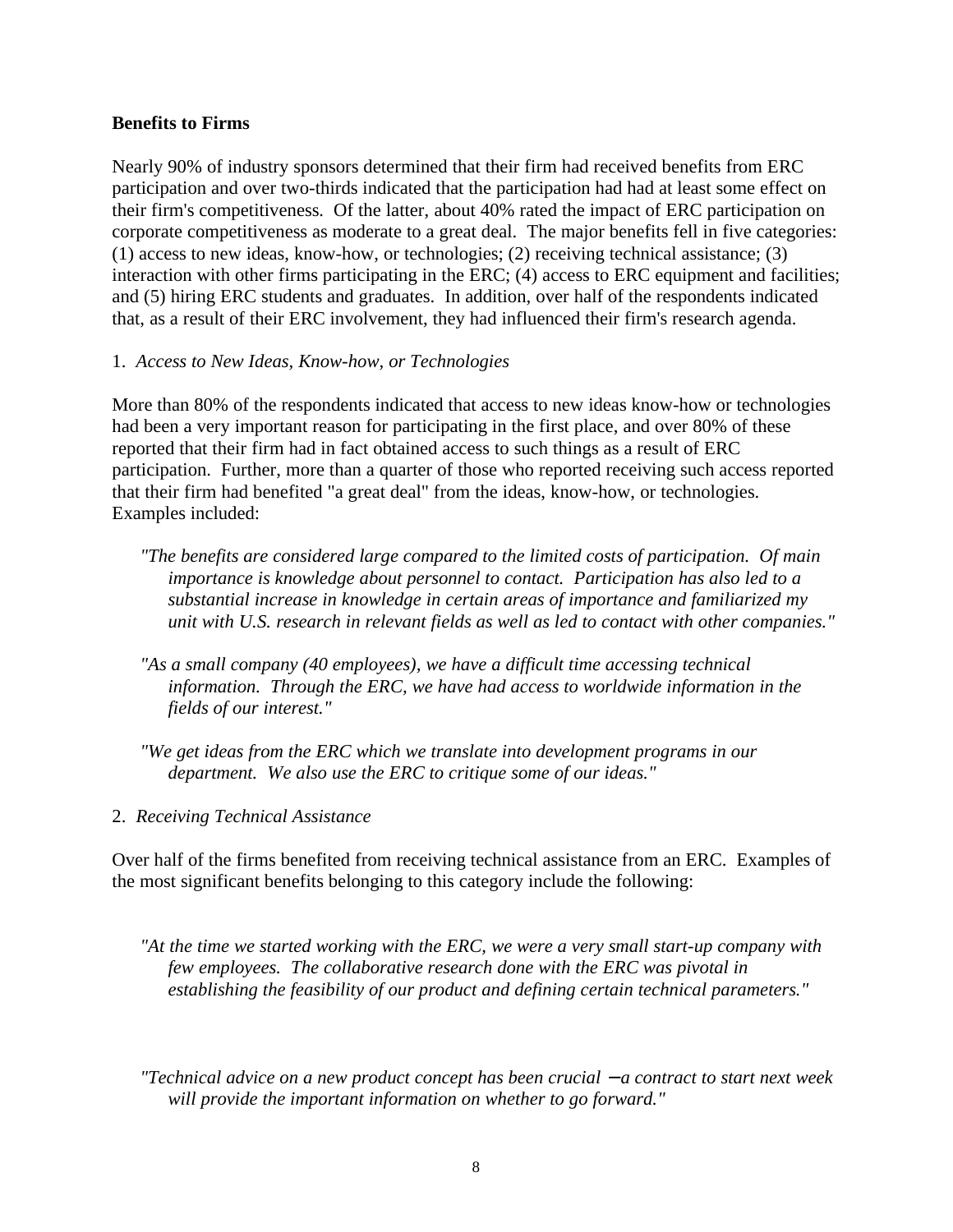*"*…*direct technical collaborations. ERC faculty have developed excellent computer modeling and simulation tools, which have been of great value in providing deeper understanding of device performance limitations and design trade-offs."*

#### 3. *Interaction with other Firms Participating in the ERC*

Over 50% reported that their firm benefited from increased interaction with other firms participating in the same ERC. Industrial representatives described a variety of particularly significant benefits that resulted from opportunities to interact with other participating firms, which are often competitors:

- *"*…*contact with U.S. competitors in a non-competitive environment."*
- *"As a small company, we have had access to people that were not available to us, such as technical personnel from large multinational corporations in our industry."*

#### 4. *Access to ERC Equipment and Facilities*

ERC facilities and equipment also proved useful to 40% of the respondents' firms, with over a quarter finding the facilities and equipment to be of great benefit to their firm.

Descriptions of significant benefits from access to ERC equipment and facilities include:

- *"Cross-training of company technicians in ERC facilities has shown improvements in laboratory analysis accuracy and throughput. In one training session, immediate results were observable."*
- *"*…*access to \$28 million in instrumentation that can be used for evaluation* − *in some cases the benefit has caused us to purchase capital equipment."*
- *"The opportunity to participate in joint projects at the ERC site. ERC services and workshops are particularly beneficial to our company."*

*<sup>&</sup>quot;The ERC has served as a networking forum in which to discuss issues critical to our industry with competitors and customers."*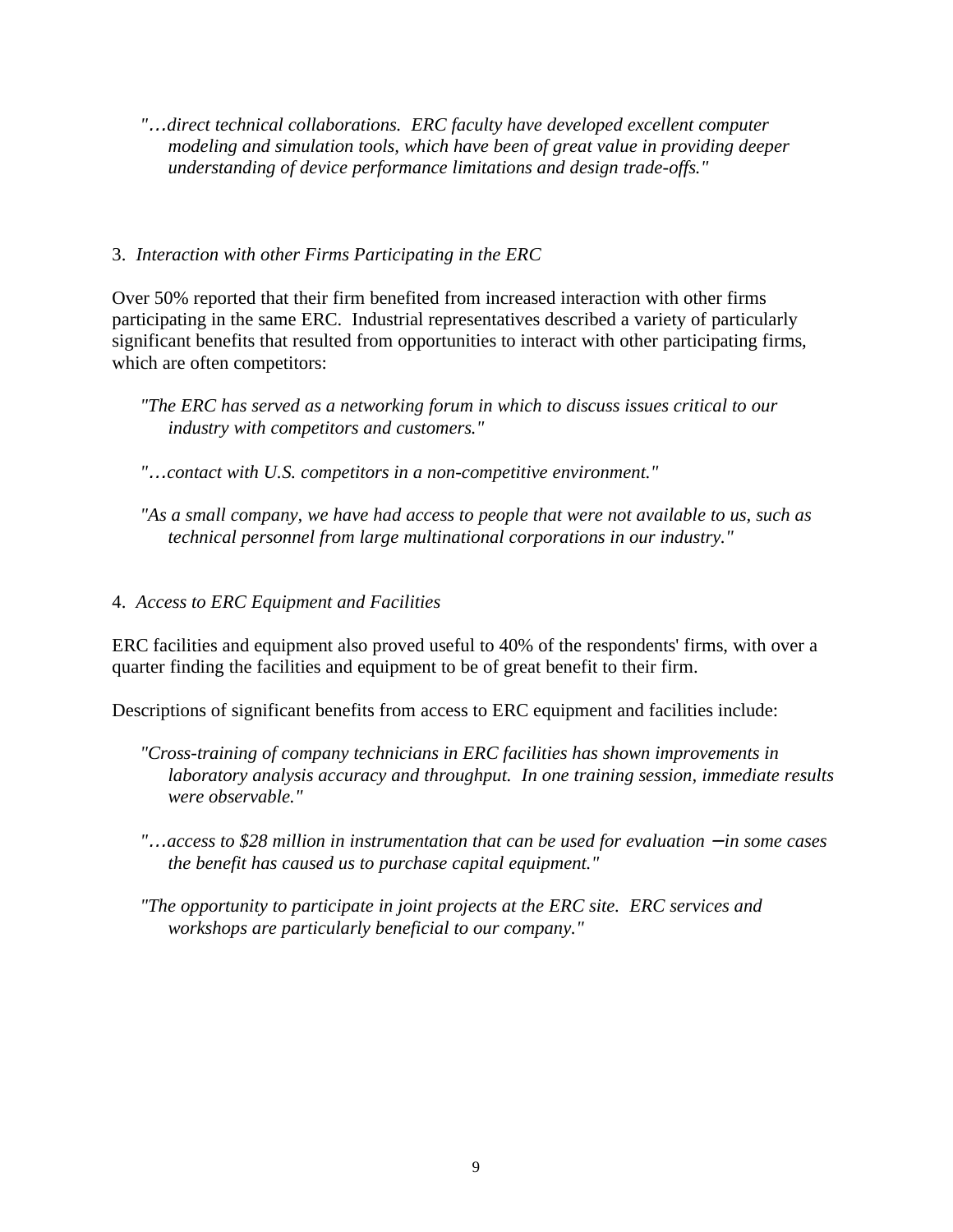#### 5. *Hiring ERC Students and Graduates*

One especially beneficial outcome was hiring ERC students while still in school or graduates as soon as they received their degree. While less than half of the firms (39.9%) did so, more than half of those who did received "a great deal" of benefit as a result. The benefit received from this outcome was more highly rated than was the benefit from any other outcome of ERC participation. As the following figure shows, there was substantial variation across the centers in the percent of firms that received this benefit:





Section 4 provides detail on the benefits to firms of hiring ERC graduates, the graduates' capabilities relative to peers without ERC experience, and the impact of ERC and non-ERC graduate school activities on their job performance.

While firms frequently initiated interaction with a center in order to receive one or more of the five benefits described above, they often experienced benefits that they had not anticipated. This was true in the case of access to ERC facilities and equipment in that far more firms ultimately found such access valuable than had originally intended to make use of it.

#### *Other Benefits*

As a result of having received these benefits, over half of the firms were able to improve an existing product or process. The following figure illustrates the substantial difference across centers in the extent to which participating firms reported this occurrence: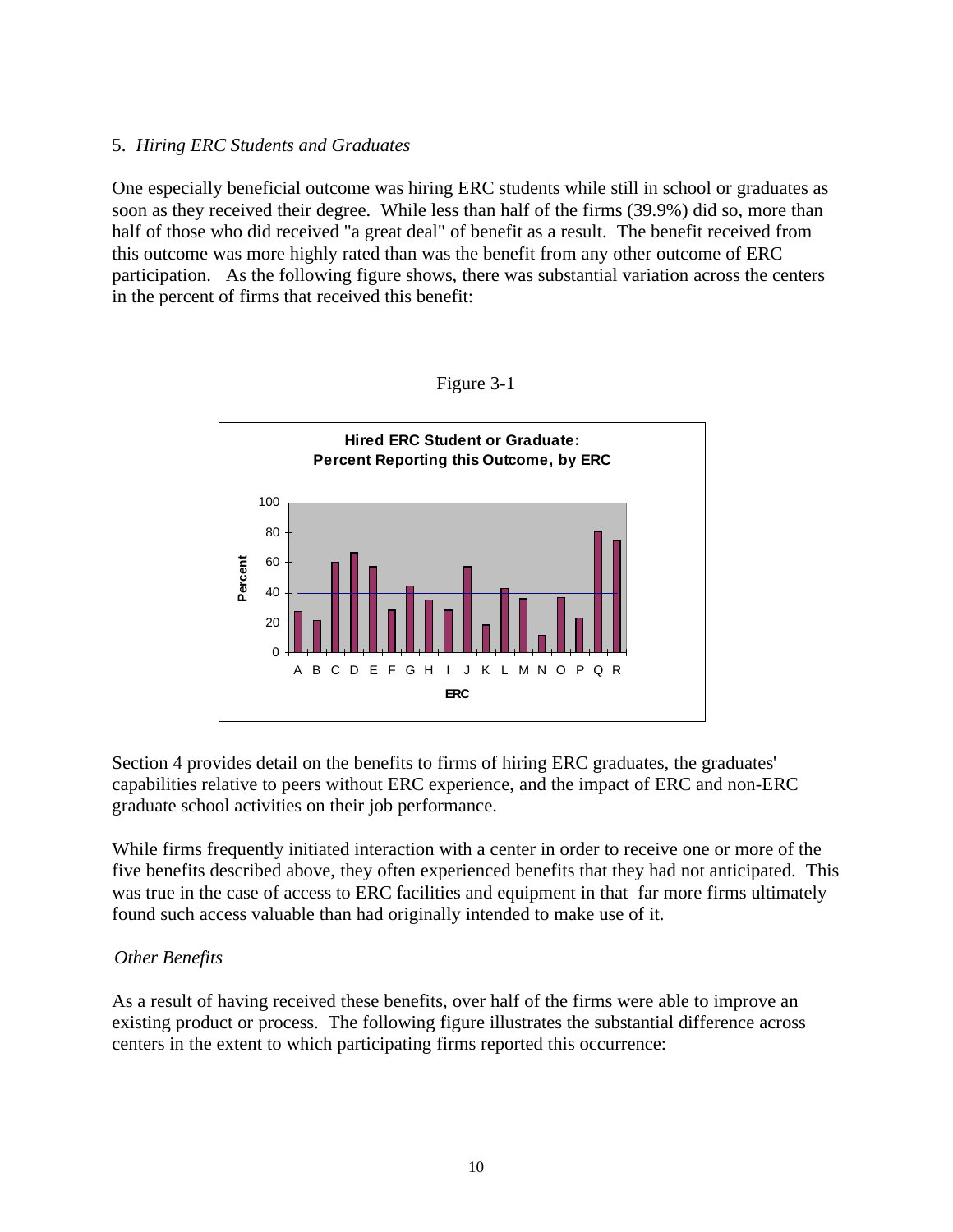Figure 3-2



Additional benefits related to intellectual property and product/process development were reported by smaller proportions of respondents, but in each case, firms valued them among the highest of all types of benefits received from involvement with ERCs. More firms benefited from these results than had anticipated doing so. Nearly a quarter of corporate representatives indicated that their firm had developed a new product or process as a result of their interaction with an ERC. A quarter of these firms characterized the outcome as being of great benefit to their firm. Similarly, of the nearly one-third of respondents reporting that their firm had patented or copyrighted technology or software developed on the basis of interaction with the ERC, the same proportion indicated that their firm had benefited a great deal from this result. Licensing of ERC-developed software was reported by slightly over a quarter of respondents, with 11.8% of these people reporting that their firm received great benefit from having done so.

#### **Factors Affecting Receipt of Benefits**

#### 1. *Length and Nature of Participation*

Companies receive benefits in direct relation to the number of years they participate in an ERC and the extent of *active* involvement with the center: the longer a firm participates and the more direct personal interaction corporate and center personnel have, the more direct benefits the firm will receive and the greater the effect on company competitiveness. While three-quarters of firms participating in an ERC for less than a year experienced at least some benefit in that short time period − and 22.6% had received a great deal of benefit − over 90% of industrial representatives from firms involved with an ERC for eight to 10 years report at least some benefit, with 47.2% reporting moderate benefits and another 36.1% reporting a great deal of benefit. The same basic pattern holds true for competitiveness. Firms with a year or less participation in a center reportedly had experienced little or no effect on the firm's competitiveness, although 12.5% of the respondents indicated that the center had already contributed a great deal to their firm's competitiveness. By eight to ten years of involvement, the industrial representatives reported that more than 80% of their firms had already experienced at least some positive effect and 10.4% reported a great deal of effect on their competitiveness.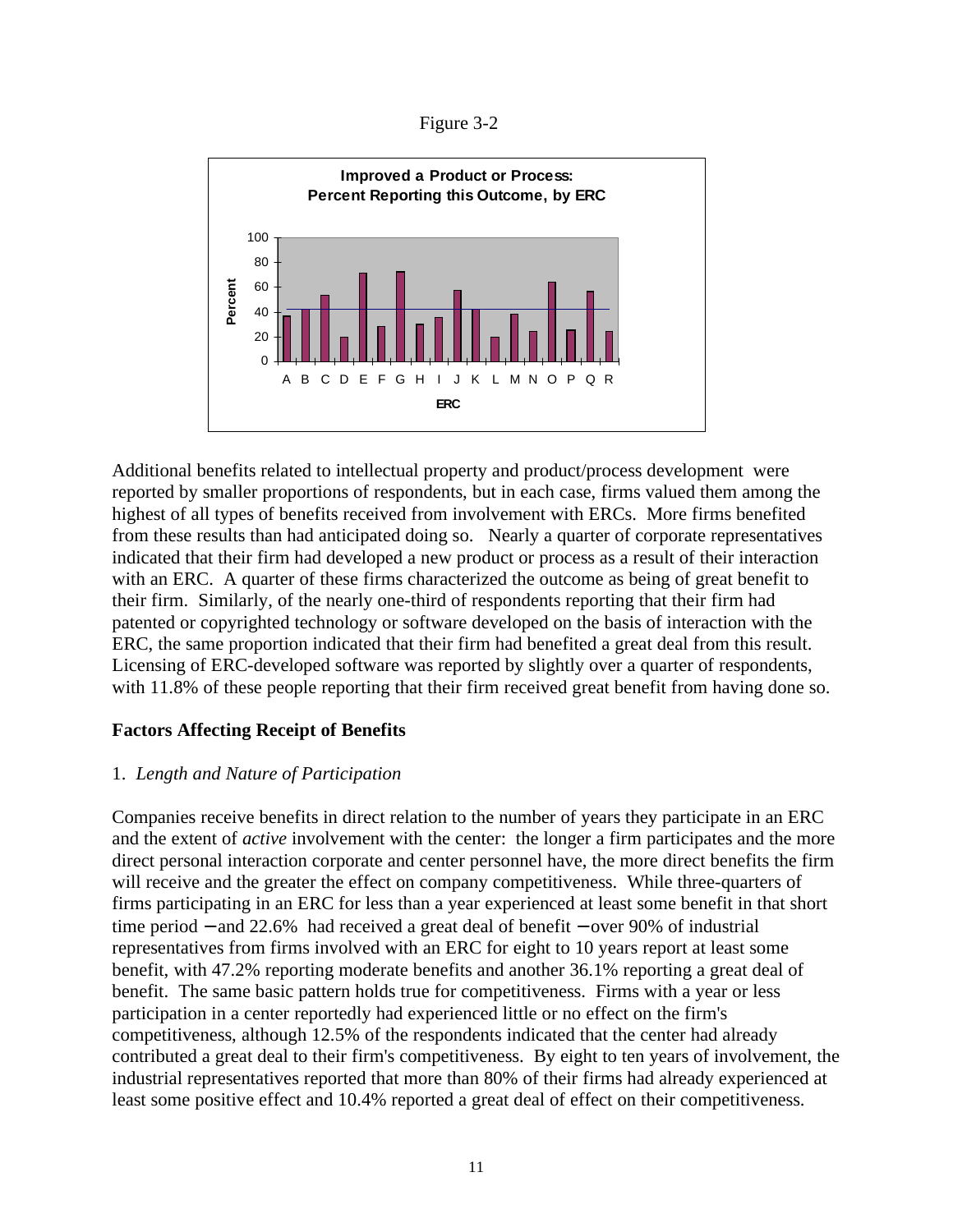Overall company benefits from participation in an ERC also are almost directly proportional to the extent of interaction between company employees and the ERC. In particular, *active* interaction on the part of the industrial representatives and others in their firm with ERC personnel and facilities led to substantially greater benefits to the companies. Active interaction includes such things as participation in research at the ERC site, collaboration with ERC researchers working at the company's site, supervision of a current or former ERC student working at the company's site, use of the ERC's facilities or equipment, co-authoring publications or developing inventions jointly with ERC researchers, or receiving technical advice or consultation from ERC researchers. Nearly a quarter of the representatives who engaged in none of these things reported that their company received no benefit from involvement with the ERC. On the other hand, 52.0% of respondents who were *personally* involved in at least four of these activities reported that their firm had received a great deal of benefit from participation in the center. When reporting on the involvement of other members of the firm in the center, 38.2% of the respondents reporting that their colleagues had engaged in six to eight different types of involvement indicated that their firm had benefited a great deal from participation.

In terms of quantitative ratings, representatives who reported no active personal interaction with the center rated their firm's overall benefit as an average 2.2 on a scale of 1 (little or no benefit) to 4 (great deal of benefit). The rating of benefit rises to 3.3 when either the industrial respondent or others in the firm are involved in at least four different types of personal interaction with faculty, researchers, and students in the center. Attendance at ERC seminars and workshops, as well as reviewing ERC research results or publications were excluded from this analysis because they do not involve active participation in center activities.

#### 2. *Corporate and Center Characteristics and Activities*

A number of factors contribute to the receipt of benefits from interaction with ERCs. The most notable of these relate to the centers themselves. One of the most important is the closeness of the ERC's technical focus to that of the company unit that is involved; this factor was rated as very or extremely important by 58.3% of the industrial representatives. Additional factors identified as very or extremely important include the responsiveness of the ERC faculty and other researchers to the needs of the company (49.2%) and efforts by the ERC to communicate and stay in contact with corporate participants (48.1%).

Another group of factors relate to company activities that contribute strongly (very to extremely important) to positive outcomes for the companies from interactions with an ERC. Three such activities emerged: the continuous existence of a "champion" for the ERC within the company unit (43.1%), receptivity of company technical staff to ERC ideas and/or results (41.7%), and management support of the ERC within the company (38.1%).

#### 3. *Barriers to Receiving Benefits*

Corporate representatives reported that there was no particularly strong barrier to their firm's ability to benefit from its involvement with the ERC. On a scale of 1 to 4 from "not a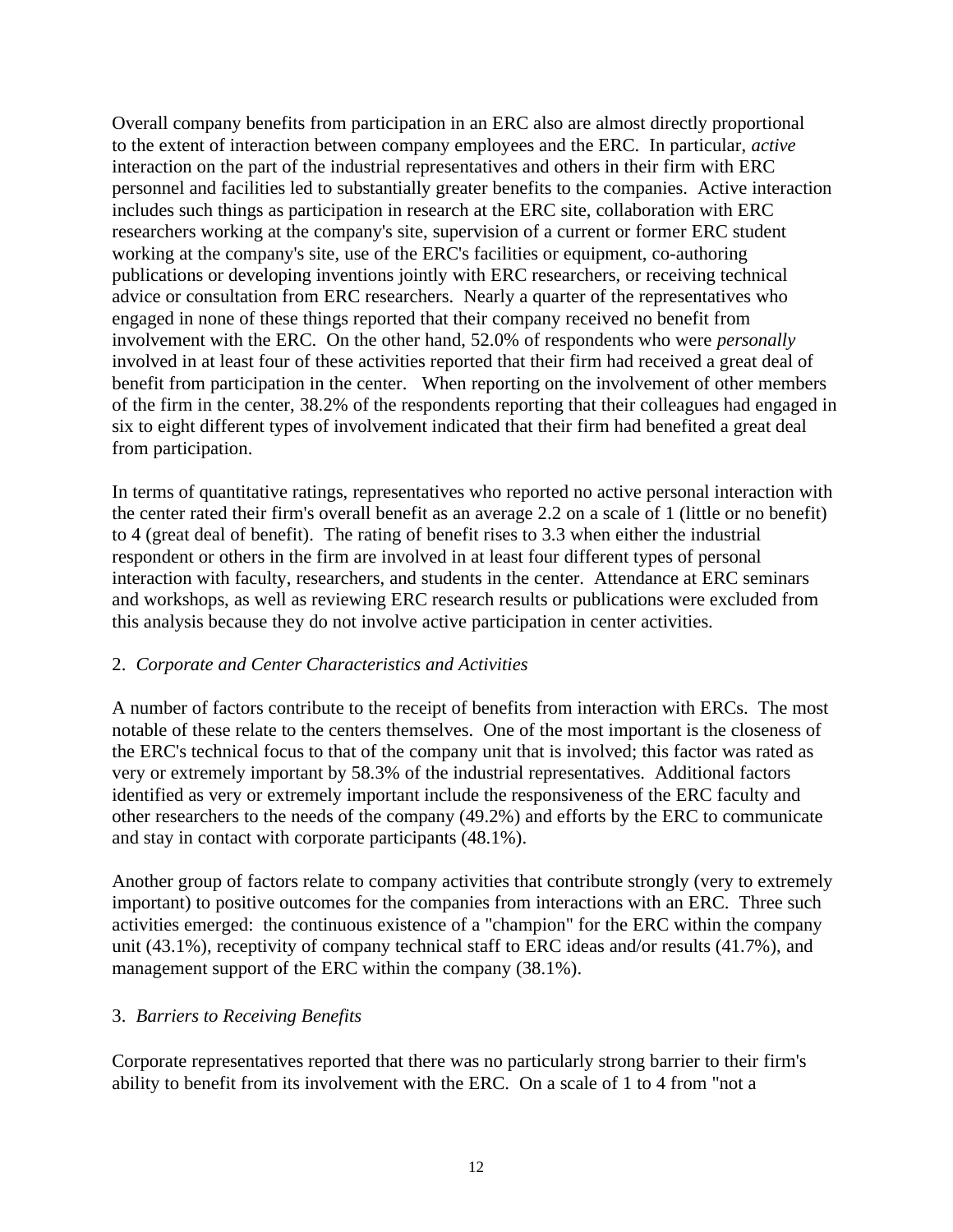barrier/doesn't apply" to "major barrier", the primary problem was that other company priorities preempted involvement with the ERC. This item was considered a major barrier by 21.1% of the respondents and a moderate barrier by 23.7%. The next most frequently cited "major" barriers pertained to differences in approach to work and values between individual ERCs and companies: (a) different conceptions of time between project initiation and completion (13.9%); (b) ERC research is not sufficiently relevant to the company's needs (13.8%); (c) differences between the ERC and the company in values, mission, or priorities (12.3%); (d) intellectual property issues (12.2%); and (e) different conceptions of the importance of meeting project deadlines (12.2%). An additional 14.7% to 28.9% of the remaining respondents rated these items as moderate barriers to receiving benefits from involvement with the center.

On the other hand, over half of the industrial representatives indicated that a number of things did not cause a problem or were not applicable in their relationship with the center: (a) poor communication between the ERC and the firm; (b) internal company "politics"; and (c) geographic distance between the company and the ERC. Approximately a quarter of the other representatives identified these things as minor barriers to receiving benefits from the center.

Similarly, "lack of awareness about the ERC within my company" and "insufficient influence on the ERC's research agenda" were viewed as inapplicable or not a barrier by approximately a third and as minor or moderate problems by approximately half of the respondents. The latter is consistent with only 38% indicating that they have moderate to great influence on their center's research agenda.

While the level of influence that corporate representatives have on a center's research agenda does not appear to be major hindrance, the proportion of representatives describing their influence as minimal appears to have grown over the years. In an early study of the ERC Program by the U.S. General Accounting Office (GAO, 1988),<sup>\*</sup> 16% of industry representatives reported little or no ability to influence the research agenda. This compares with 31% in the present study.

This increase is important to note because the level of influence appears to be related to a firm's receipt of benefits. As the following table illustrates, those describing their influence on the center's research agenda as moderate to great reported greater benefits than did those with little or no influence.

 $\overline{a}$ 

\* GAO. 1988. Engineering Research Centers: NSF Program Management and Sponsorship (GAO/RCED 88-177). Washington, DC: Government Accounting Office.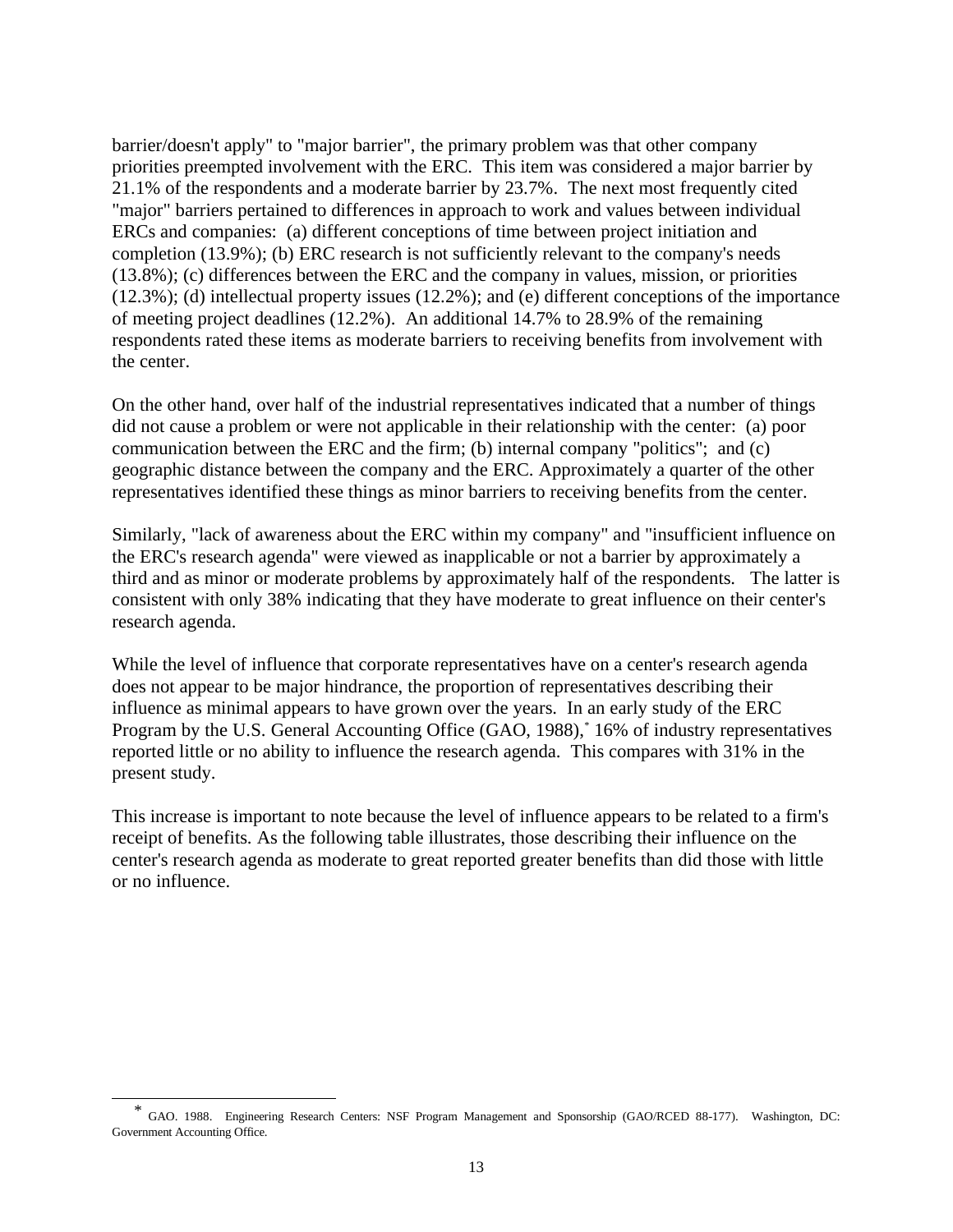| Influence on the ERC's<br>Research Agenda | Little or<br>None | Some | Moderate<br>Amount | <b>Great Deal</b> | Mean<br>Rating** |
|-------------------------------------------|-------------------|------|--------------------|-------------------|------------------|
| Little or none                            | 26.9              | 40.7 | 25.0               | 7.4               | 2.1              |
| Some                                      | 6.5               | 30.6 | 50.9               | 12.0              | 2.7              |
| Moderate Amount                           | 1.0               | 14.1 | 52.5               | 32.3              | 3.2              |
| <b>Great Deal</b>                         | 0.0               | 3.2  | 48.4               | 48.4              | 3.5              |

Table 3-2: Overall Benefits to the Company from ERC Participation, by Company Influence on the ERC's Research Agenda

\* Chi-square analysis shows differences to be significant at .05 level or less

\*\* Items were rated on a 4-point-scale, with 1="little or none", 2 = "some", 3="a moderate amount", and 4="a great deal."

Industrial representatives identified some of the barriers that hinder or prevent their firm from receiving full benefits as a result of participation in the ERC:

- *"We have not yet been actively involved in mentor programs and/or significant collaborative research. We are hoping to be much more involved in ERC Programs in the future. We have increased our hiring to allow support of this objective."*
- *"We would like to have collaborative projects, but our declining budgets and misalignment between the ERC's strengths and our short-term needs have made coordination difficult."*
- *"The research had better reach fruition of the objectives outlined or we will discontinue our association."*
- *"The technology is excellent in theory, but there was not the same energy to see if it works and what it takes to make it work."*

#### **Firms' Future Expectations and Plans**

At the time the survey was conducted in 1995, two-thirds of industrial representatives identified their firm as likely or planning to, continue participation in their ERC in 1996, while over half were probably or definitely going to continue doing so in 1997. The proportion definitely not continuing in either year is essentially constant (16%-17%), but the group that is uncertain grows in the out-years.

A number of statistical correlation's emerged connecting future plans with benefits firms had already received, impact of center interaction on the firm's competitiveness, length of involvement, and ease of receiving approval within the firm for center membership fees: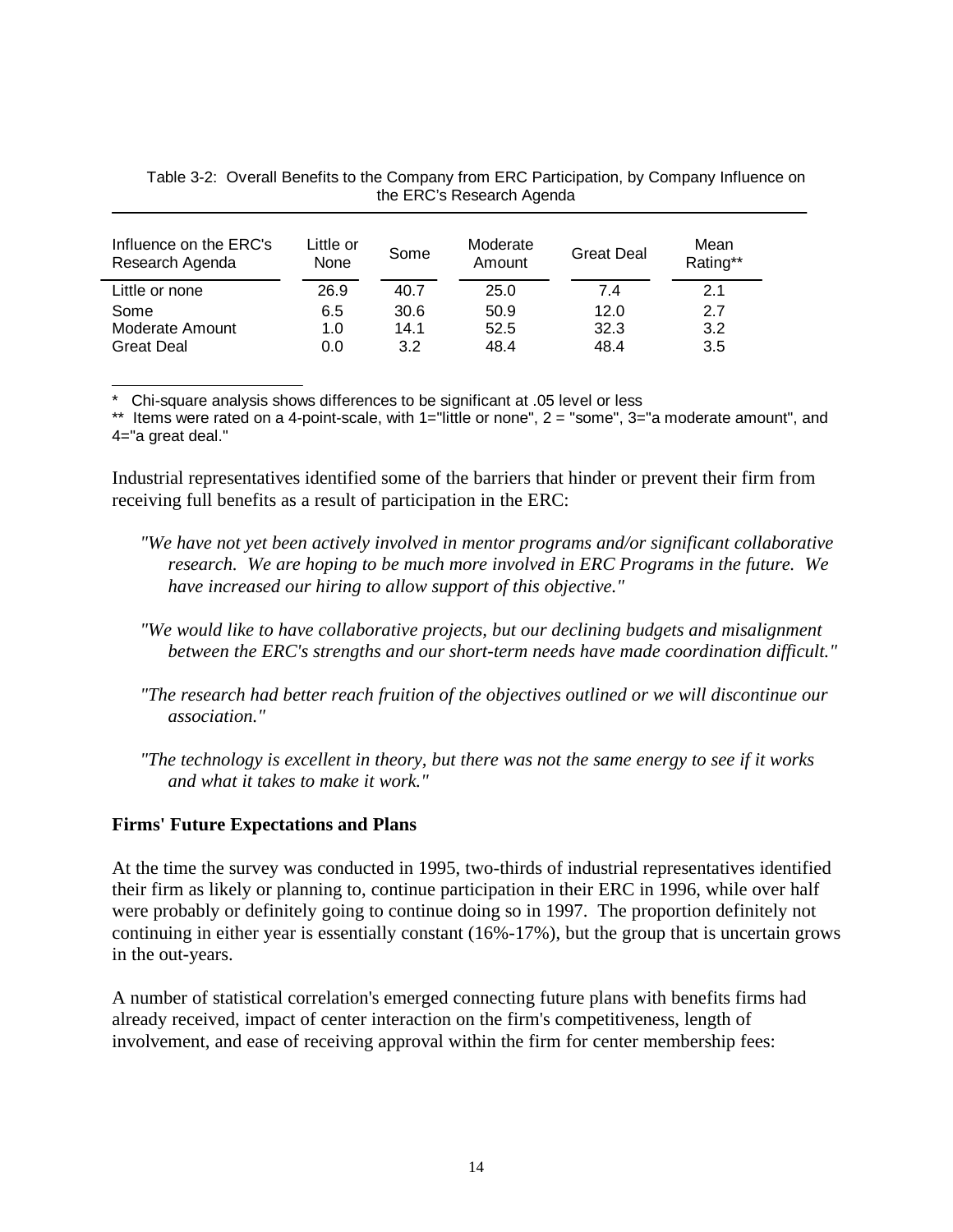- Nearly two-thirds of the industrial representatives from firms having received moderate to a great deal of benefits indicated in 1995 that they probably would continue participation in 1996 and were nearly as certain about involvement in 1997.
- Over 80% of firms experiencing moderate to a great deal of impact on their firm's competitiveness as a result of benefits received from center involvement were probably or definitely going to continue participation in the following year, compared with 53% of firms experiencing less impact on competitiveness.
- On a scale of 1 to 5 (1 = no likelihood of continuing,  $5 =$  definitely will continue), the mean ranking of likelihood of continuing rises according to length of participation in a center from 3.2 for firms with one to two years of involvement to 4.3 for firms with eight to ten years of participation in 1996. Means are similar for likelihood of involvement in 1997.

While all of these relationships are statistically significant, overall, firms are statistically less likely to continue for one or two more years than was the case in the 1988 GAO study of the ERC Program. In particular, fewer firms are definitely continuing and more are either uncertain or likely not to do so. Beyond the correlations described above, additional factors contributing to this difference may include recent shifts in patterns of funding and conducting R&D in industry and business cycle changes since 1988 within the various technology sectors of firms participating in ERCs.

#### **Secondary Participants' Responses**

To obtain a broader understanding of the extent and impact of firms' interaction with ERCs, this study included a survey of individuals whom the corporate representatives of participating firms indicated were knowledgeable about or personally involved in the firm's interaction with the ERC and the results in the firm.

These secondary individuals were surprisingly similar in many ways to the corporate representatives. Although they were less likely to have a formal role with the center (e.g., as the firm's main point of contact with the center or as a voting member of a center's industrial advisory board), the secondary participants were as actively involved in the centers as were the primary representatives. Ironically, they were less likely to do passive things, e.g., reviewing ERC research results, than were the formal representatives!

Overall, secondary participants confirmed findings obtained from primary respondents. In fact, the former tended to be even more positive about center involvement, especially concerning:

- influence on the center's research agenda;
- benefits received:
- impact on the firm's competitiveness; and
- likelihood of continuing involvement.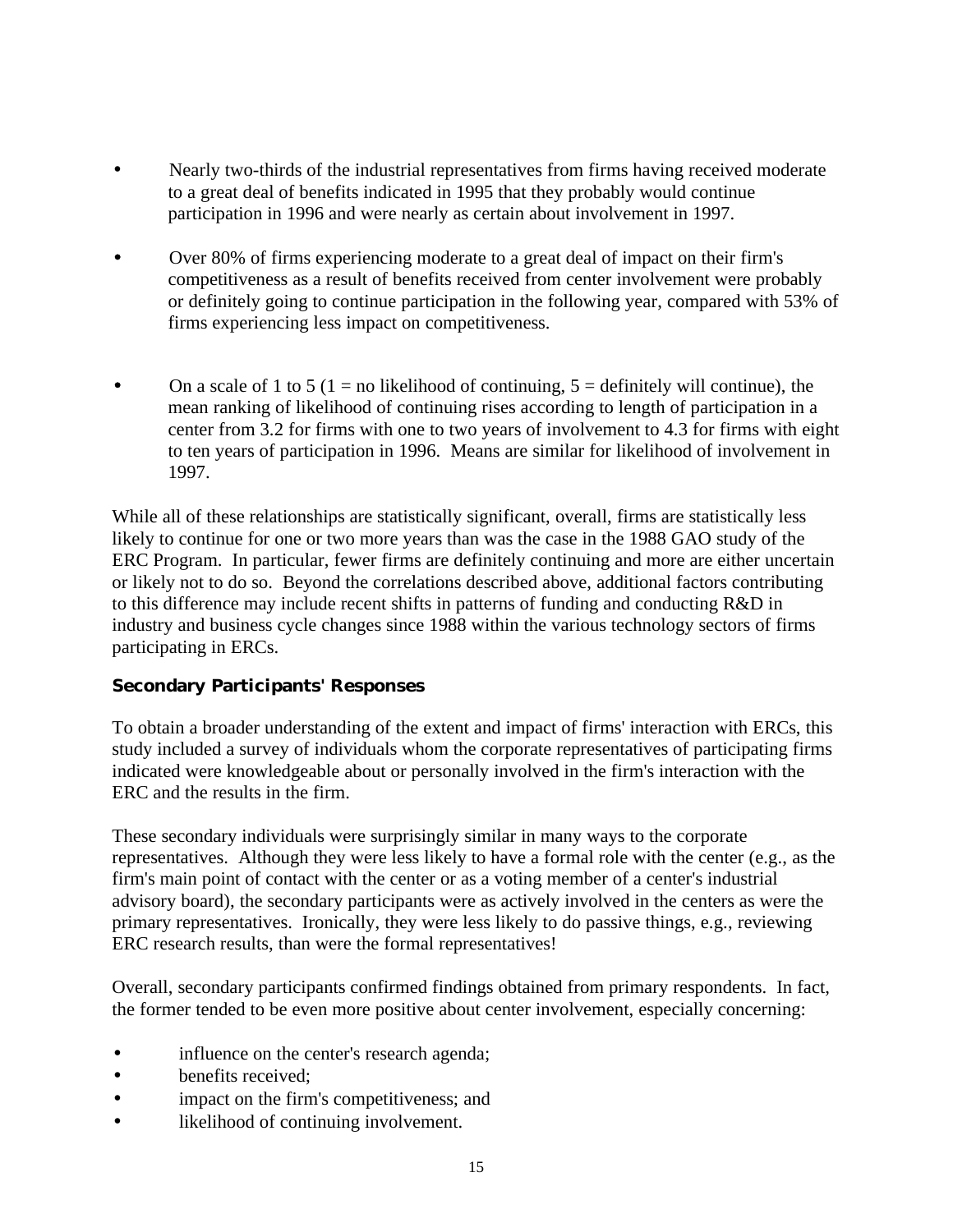Secondary participants were also more apt to identify involvement in joint projects and obtaining licenses to intellectual property developed in the center as being important reasons for participating in ERC than was the firm's representative to the center. Similarly, secondary respondents were statistically more likely than their colleagues to report that their firm benefited from hiring ERC students/graduates and from patenting or copyrighting intellectual property developed by the company as a result of ERC interaction, and that their firm was going to remain involved in the ERC in the following two years.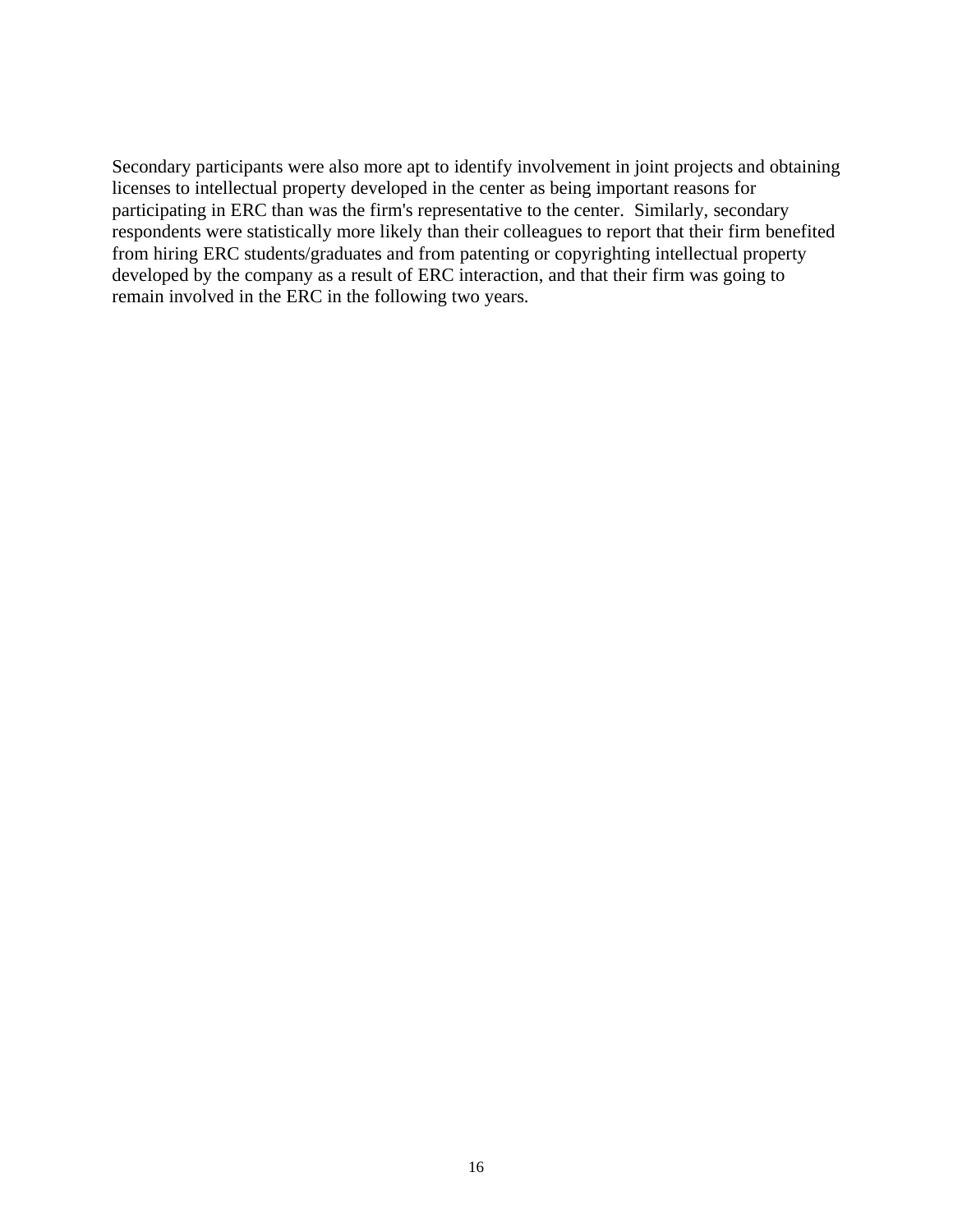#### **4. EFFECTIVENESS OF ERC GRADUATES IN INDUSTRY AND OTHER SECTORS**

<span id="page-21-0"></span>One of the three common elements identified for all ERCs under the 1983 NAE guidelines for the ERC Program was the mandate to "contribute to the increased effectiveness of all levels of engineering education." In the first years of the Program, the latter came to be associated with creating a "new breed" of engineer. Drawing from the principle that the ERCs were to act as change agents in academic and industrial culture, this new type of engineer should reflect the features that make ERCs distinctive. That is, he or she should be adept at working in collaborative teams on interdisciplinary topics, approaching problem-solving from an engineering systems perspective, and staying attuned to the needs of industry. The new engineers were also expected to use an integrative approach to their work and have technical breadth as well as depth.

Involvement of students in ERC activities was intended to augment graduate and undergraduate education, adding dimensions to the students' capabilities and knowledge that are necessary for successful engineering practice in industry. ERCs do not grant degrees; students remain affiliated with a home department, from which they receive the degree and in which they continue to take many of the courses in the required curriculum. The ERC experience is an enhancement, but (especially for graduate students), it is intended to have a major impact on the perspectives and capabilities of the student. While ERC experiences are intended to prepare individuals for industrial employment, those graduates who work in other sectors are expected also to apply the skills and approaches to engineering problems that the ERC Program aims to instill.

Assessments of the extent to which the Program is succeeding in preparing graduates who are effective in industry were obtained from two independent sources: (1) the industrial representatives to ERCs whose firms had hired ERC students or graduates; and (2) the supervisors of engineers who had had ERC experience in graduate school. Both groups compared specific skills, capabilities, and knowledge of ERC graduates with those of peers. The views of industry representatives whose firms had ERC students as temporary employees (21.8% of the firms) and graduates as full-time employees (27.3% of the firms) were obtained as part of the study reported in the preceding Section 3. Supervisor's assessments were obtained in a separate survey process under this Effectiveness study that included surveying of the graduates as well. Four hundred thirty-three ERC graduates working in industry, academia, the Federal government, and other sectors responded to a written survey. At the time that these surveys were conducted, a typical ERC graduate had been working for the same organization for an average of about four years and had had the same supervisor for an average of two to three years. While the primary interest was in the effectiveness of ERC graduates in industry, individuals employed in other sectors and their supervisors were surveyed as well. Table 4-1 provides demographic data on graduate survey respondents.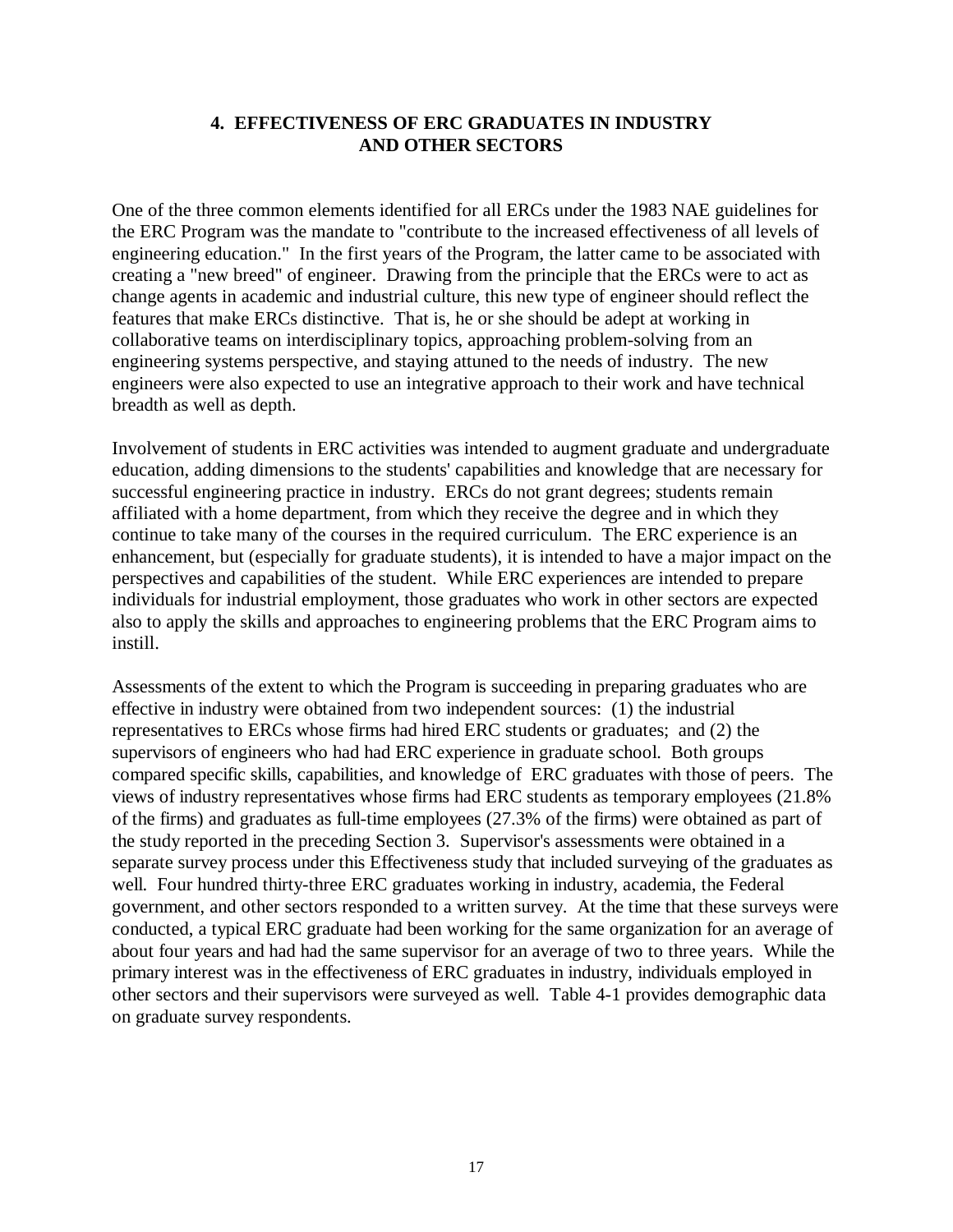Where findings relating to individuals working outside industry differ from those for individuals employed in industry, those findings are noted.

|                                |      |        |                  |                | Table 4-1: Demographics or Graduate Survey Respondents |                        |                     |       |
|--------------------------------|------|--------|------------------|----------------|--------------------------------------------------------|------------------------|---------------------|-------|
|                                |      |        |                  |                | Percent of Graduates                                   |                        |                     |       |
|                                |      | Gender |                  |                |                                                        | Race-Ethnicity         |                     |       |
| Degree Level<br><b>Masters</b> | Male | Female | African<br>Amer. | Asian<br>Amer. | Hispanic                                               | <b>Native</b><br>Amer. | Pacific<br>Islander | White |
| Graduates                      | 88   | 12     | 1                | 23             |                                                        | 0                      |                     | 72    |
| <b>Doctoral Graduates</b>      | 90   | 10     | 0                | 30             | 2                                                      | 0                      | O                   | 66    |

#### Table 4-1: Demographics of Graduate Survey Respondents

#### **Overall A ss ess ment of ERC Graduates**

As Table 4-2 shows, supervisors of ERC graduate and corporate representatives of firms that had hired ERC graduates or students judged their ERC-trained employees to be better than peers in the same organization on six key performance dimensions; between a third and a half of the same respondents characterized their ERC-trained employees as "much better" overall than their peers.

|  |  | Table 4-2: Supervisors' and Representatives' Rating of ERC Graduates As Superior to Peers |  |  |  |
|--|--|-------------------------------------------------------------------------------------------|--|--|--|
|--|--|-------------------------------------------------------------------------------------------|--|--|--|

| Dimension                                     |       | Supervisors Representatives |
|-----------------------------------------------|-------|-----------------------------|
| Overall preparedness                          | 89.4% | 80.2%                       |
| Contribution to technical work                | 84.8  | 77.3                        |
| Depth of technical understanding              | 85.0  | 80.2                        |
| Ability to work in interdisciplinary teams    | 80.3  | 64.3                        |
| Breadth of technical understanding            | 80.7  | 74.3                        |
| Ability to apply knowledge and use technology | 69.9  | 72.3                        |

SCALE:  $1 =$  "much worse";  $2 =$  "somewhat worse";  $3 =$  "about the same";  $4 =$  "somewhat better";  $5 =$ "much better"

NOTE: Values shown in table are percent responding at level 4 or 5.

On all other performance dimensions — familiarity with engineering systems approach; ability to use knowledge to develop technology; the amount of training the employees needed when hired; and ability to solve problems within time, money, and human restraints — half to twothirds of supervisors and corporate representatives rated their employees with ERC experience as superior to their peers (4 or higher). There is little overlap between supervisors and industrial representatives, as only 17.5% of the latter had supervised any ERC students or graduates.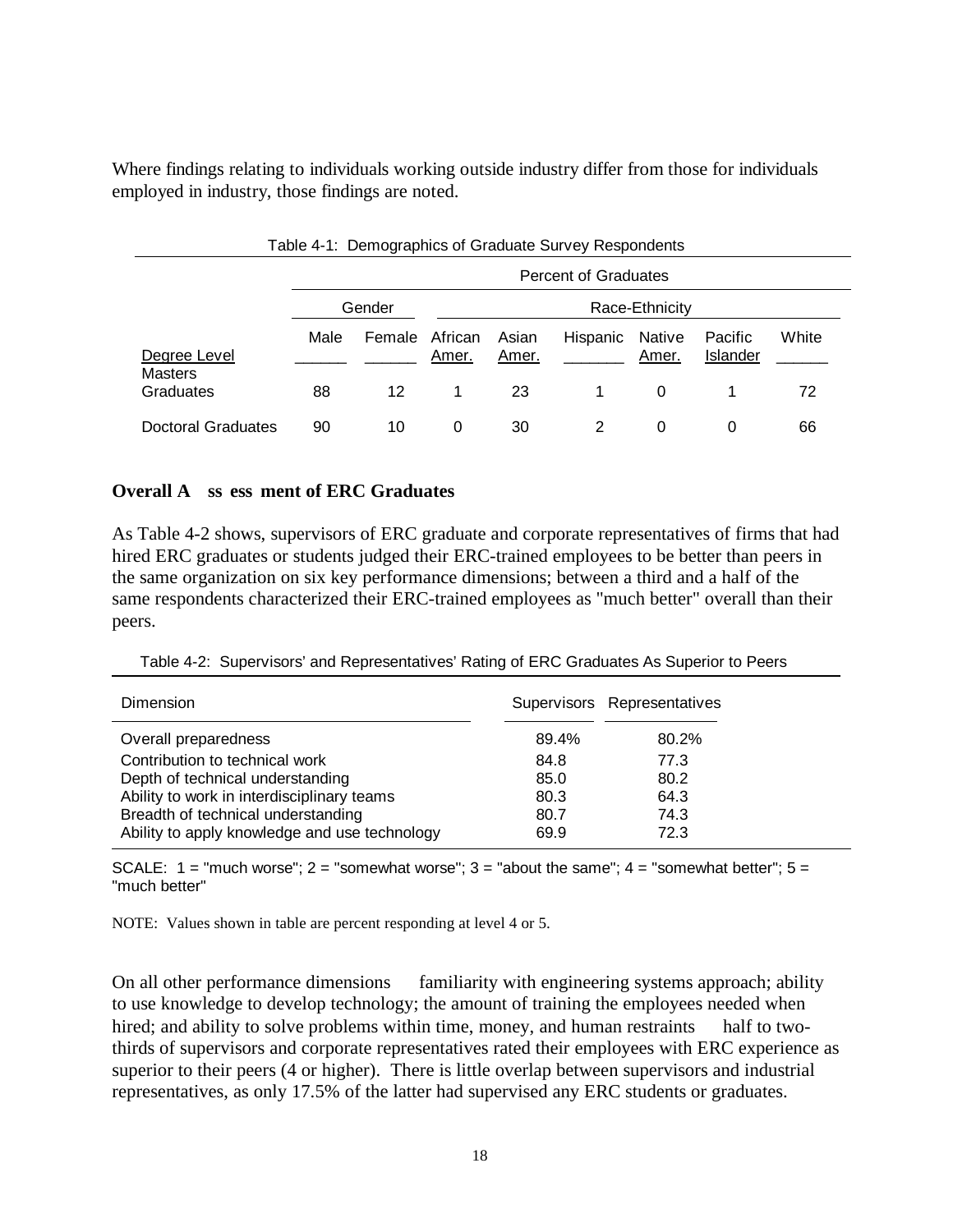Corporate representatives whose firms received significant benefit from hiring ERC students and graduates described the results of such hires in a variety of ways, including:

- *"We have had a significant technology transfer through a recent graduate from the ERC. This has given us new and better approaches to R&D (product development) and a new focus on claim substantiations."*
- *"Since the formation of the ERC, we have hired four of their graduates. They are top contributors to our R&D and were well prepared to work and contribute in industry. This is the primary benefit of the ERC."*
- *"The most significant benefit has been access to students for cooperative education programs and full-time employees. ERC students have excellent applied skills in our company's competencies as a result of the academic and research environment of the ERC. The ERC is the best source of technical talent we have experienced."*
- *"As a small company, we have had relationships with graduate students that have been powerful for them and us. Students' projects at our company have educated both the students and our employees. We have been able to develop practice-oriented engineers."*

#### **Graduates' Employment Characteristics**

#### *Career Paths*

A number of differences exist across employment sector with regard to graduates' career paths up to the time of the survey. Nearly all of those working in industry and most of those in academia at the time of the survey  $-92\%$  and 86%, respectively  $-$  began work in that sector following their final degree. In contrast, less that three-quarters of those employed in federal laboratories or other sectors began work there. Of those moving into these non-industry, nonacademic sectors, nearly two-thirds had previously been in industry and the rest came from academia.

Overall, ERC graduates had developed stable but varied career paths with the same organization. Graduates employed in industry and academia in 1995 had worked on average around four years with their present employer, while those in federal laboratories and other sectors had been with the same employer for an average of five years. The extent to which they identified the field in which they were working as the same as that of their final degree varied. Not surprisingly, 86% of academics were working in their field of education. However, graduates in non-academic sectors were more likely to have shifted to another field, as 75% of those in industry and 70% of those in federal laboratories or other work settings no longer considered the field of their work to be the same as that of their highest degree.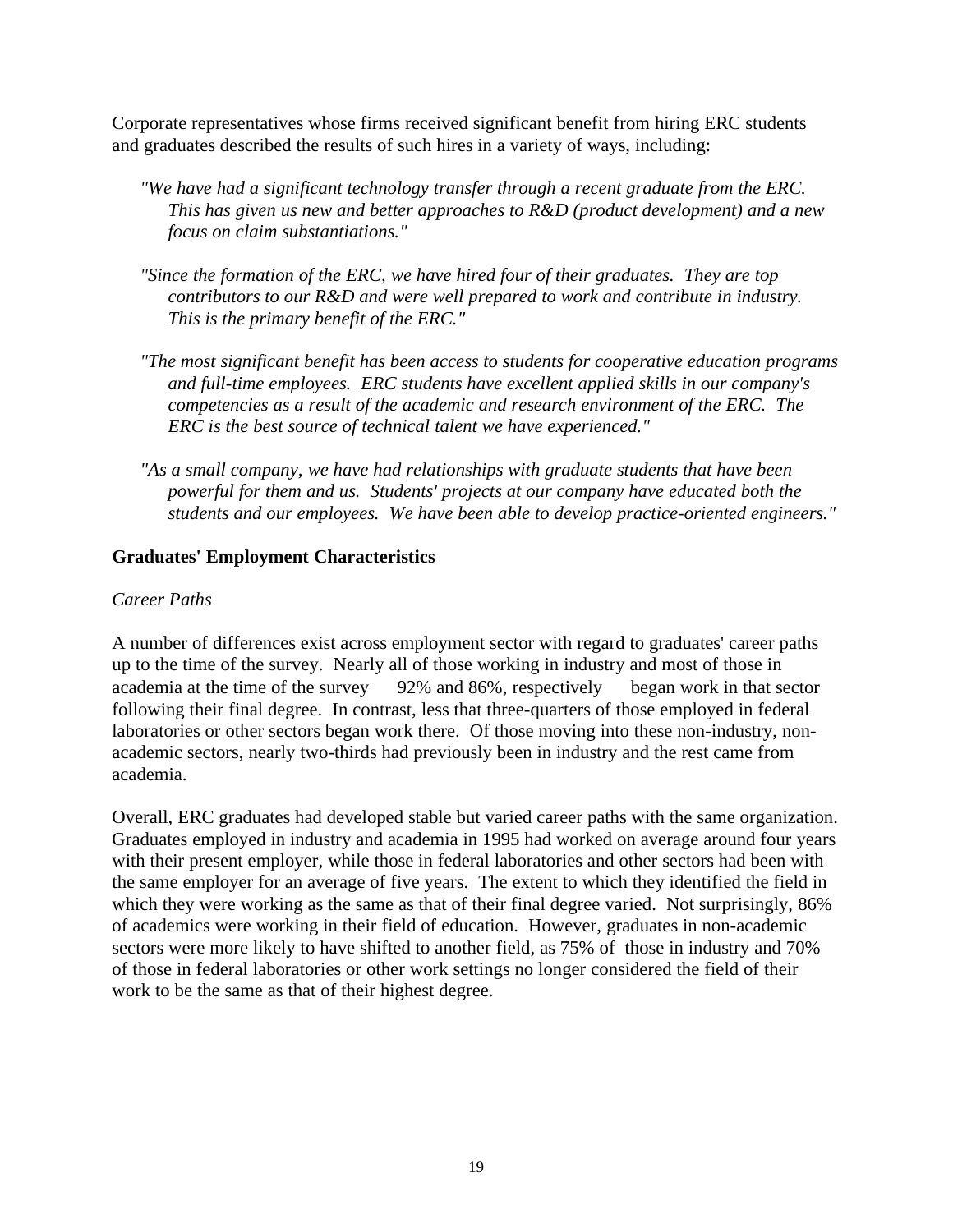#### *Job Activities*

 $\overline{a}$ 

ERC graduates working in industry<sup>\*</sup> reported responsibilities in a wide range of activities, with the emphases being process and product engineering, manufacturing, fundamental or basic research, and technical management. Marketing/sales and general management were not prominent among their responsibilities. In their current jobs, they were most likely to use knowledge or techniques learned through their ERC work and to make use of specific ERC research results. They are unlikely, however, to continue working on things that they had been doing at the center. This is not surprising, given the variety of their current responsibilities and the likelihood that their jobs fit in with a broader corporate strategy or agenda that has little relation to ERC activity. In addition, since the graduates had worked an average of four years with their existing industry employer at the time they were surveyed, most had moved on in their careers and were not new degree recipients.

Graduates working in industry engaged in a variety of activities with and without academic involvement. Approximately half of these graduates reported having both applied for patents and had articles accepted for publication, and over 70% also made presentations at professional meetings that did not include academic participation. On the other hand, more than two-fifths also indicated that they were involved in collaborative work with university researchers and over half have obtained technical advice from academic faculty or research staff; approximately onethird of those involved in such activities were collaborating with ERCs. Finally, approximately a quarter of the ERC graduates had made presentations based on collaborative work with university researchers or were co-authors of publications with academic researchers. The majority of these activities were performed with individuals and groups not associated with an ERC.

In certain respects, graduates working in federal laboratories and those in industry were similar. For example, those in federal laboratories were even more likely than their colleagues in industry to collaborate with university researchers and to make presentations at professional meetings about work not related to collaborations with universities; but those in industry generally had a higher level of involvement with ERCs than did those in federal laboratories. Additionally, two-thirds of federal laboratory employees established or participated in crossdisciplinary research and nearly half carried out engineering systems-based research.

Those employed in academia identified their primary job activities as conducting their own research and supervising research performed by students and, where applicable, postdoctoral fellows. Less important duties included administration not related to research, industrial liaison, and outside consultation. Faculty had, on average, a medium level of responsibility for teaching; but individuals tended to have either a high or relatively low level of teaching responsibilities.

As with those working in federal laboratories, those in academia participated in activities involving industry and the general approach to research espoused by the ERC Program. Over half pursued collaborative research with industry, served as a consultant to industry, and received research support from industry. Most indicated that these activities were encouraged at their institution. Additionally, nearly 80% had established or participated in cross-disciplinary

\* The analysis of employment characteristics focuses on graduates working in industry, unless otherwise noted.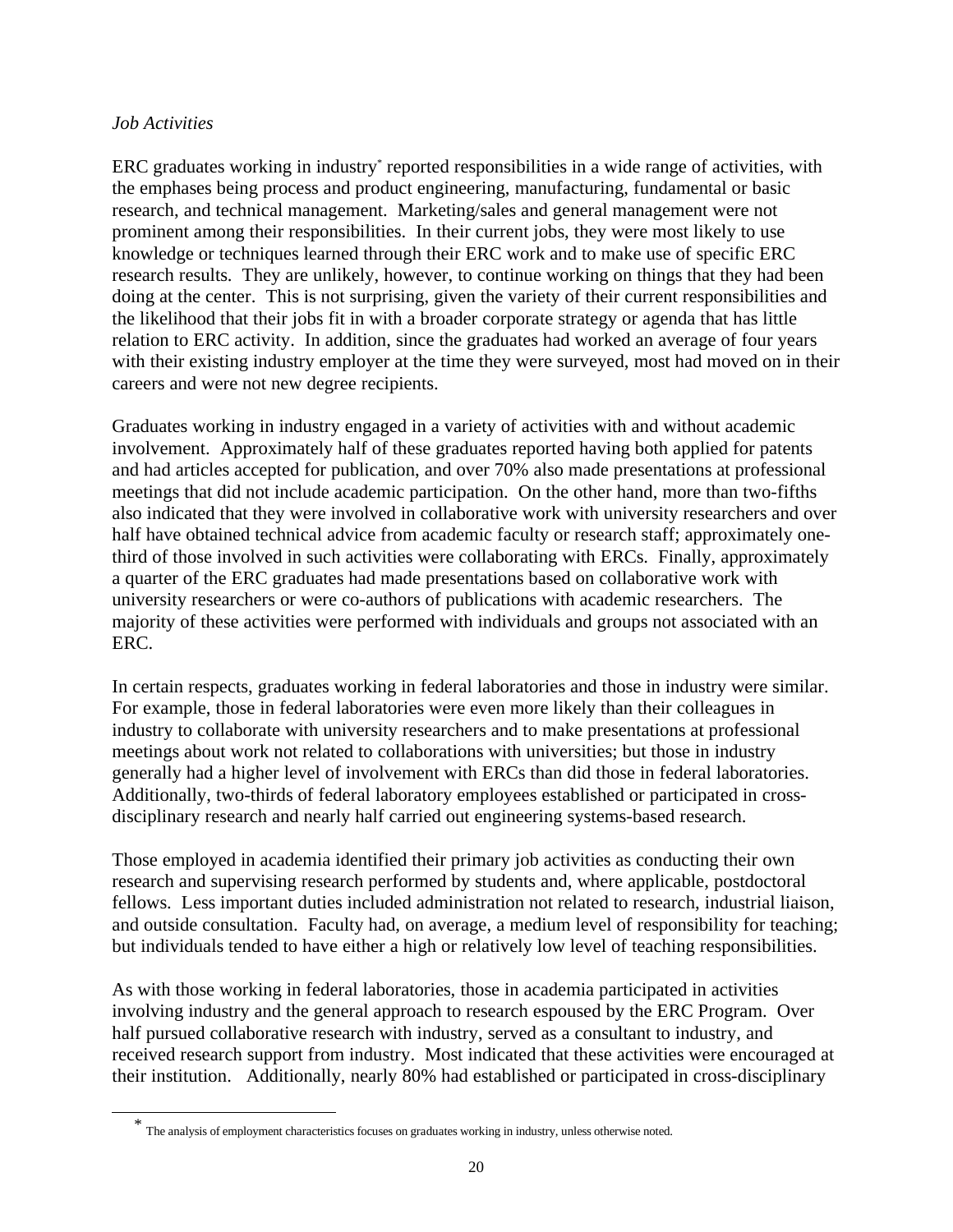research groups and about 60% had worked on engineering systems-based projects. A majority also indicated that their research was focused to a substantial extent or entirely on problems directly relevant to industry.

#### **Graduates' Self-Assessment of Job Performance**

Using the same list of 16 job capabilities and skills with which supervisors rated their employee(s) and that graduates used to identify the items that are valuable in their present job (see below), the ERC alumni also assessed themselves relative to peers in their own organization.

Using a scale in which 1 equaled "much worse than average," 3 represented "about the same," and 5 was "much better than average," graduates ranked themselves highest (mean values of 4.20-4.34) in general capabilities. These include:

- ability to grasp quickly the key features of new problems;
- contribution to the firm's technical work;
- breadth of technical understanding; and
- ability to define the steps needed to solve new problems.

The group of capabilities immediately below this (mean values of 4.02-4.18) included:

- ability to communicate ideas in writing;
- creativity and innovativeness;
- depth of technical understanding;
- integrating and synthesizing information from different fields;
- ability to work in interdisciplinary teams; and
- ability to communicate ideas verbally.

The items in the remaining group were less positively rated (mean values of 3.54-3.90):

- understanding the relationship between work and customer needs;
- meeting business goals while satisfying technical requirements;
- leadership ability;
- solving problems within the constraints of time, money, and human resources;
- ability to transfer outside technology into the firm; and
- networking within the company.

The list was modified for graduates working in academia and other sectors. Graduates working in academia rated themselves slightly lower on these skills and capabilities in the final group listed above than did those employed in either industry or federal laboratories and other sectors. The general pattern of strengths and weaknesses across all groups, however, was essentially the same.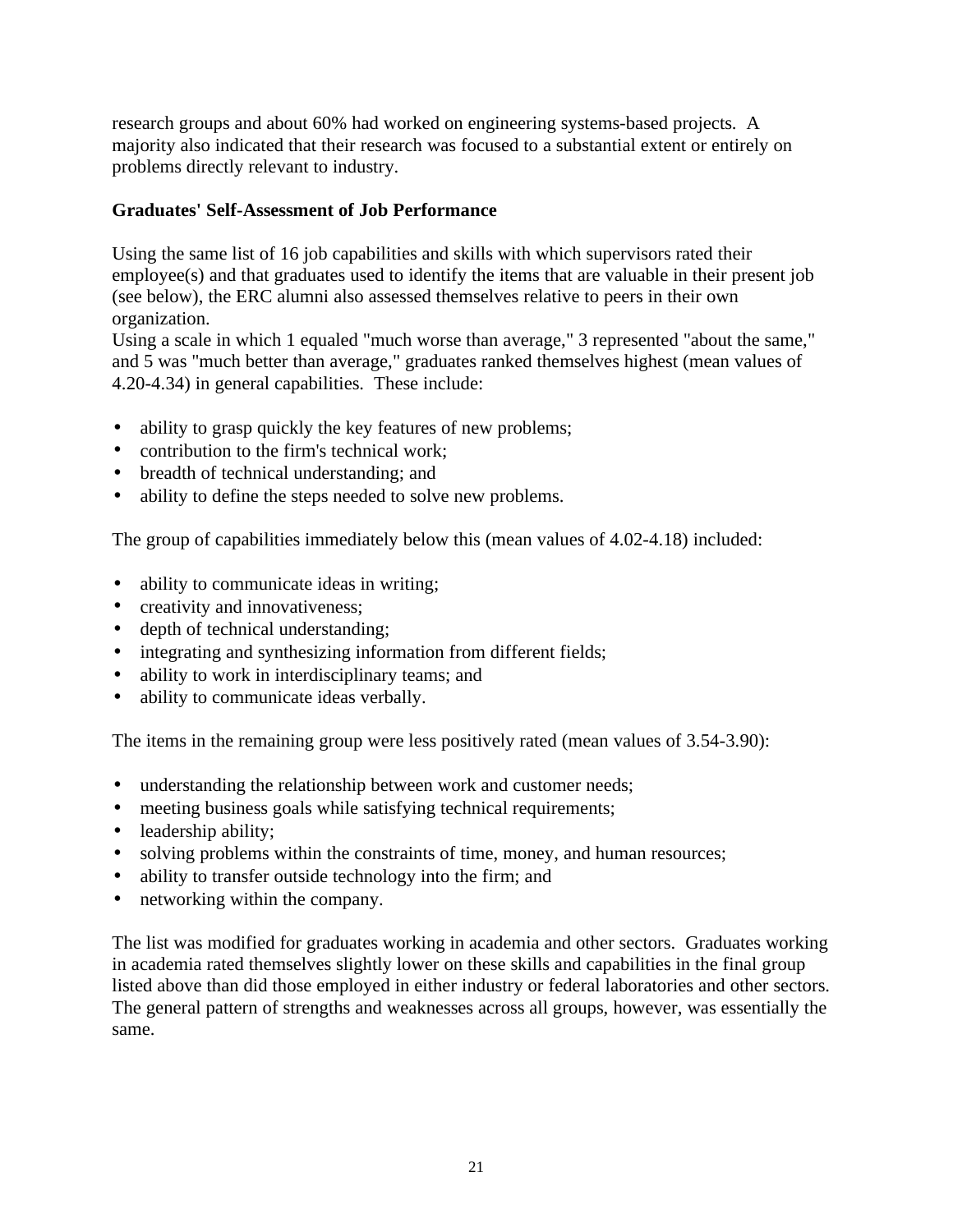Overall, ERC alumni in industry gave themselves a mean ranking of 4.32 in job performance compared to their peers. Supervisors assessed the overall performance of their ERC-trained employees slightly higher, at 4.35. In 12 of the individual skills and capabilities as well, the graduates ranked themselves slightly *lower* than their supervisors did. The biggest differentials occurred with three items on which the graduates rated themselves lowest: networking, transferring outside technology into the firm, and understanding the relationship between work and customer needs. Similarly, ability to work in interdisciplinary teams was rated notably higher by supervisors than by graduates: 4.27 compared with 4.11.

Average ratings by ERC graduates working in industry were closest to those of their supervisors. In contrast, ratings by supervisors of those graduates working in federal laboratories and especially in academia were more favorable than those of the graduates themselves.

Graduates in industry and their supervisors had slightly differing views of the amount of postemployment training the graduates needed to do their job. Using a five-point scale in which 1 meant "much less training needed than average" to become a net contributor to the company's work and 5 meant "much more training needed" than average, the mean rating by the graduates in industry was 1.96. Their supervisors provided a slightly higher mean ranking of 2.09; although they still placed their ERC-trained employees in the category of needing less training than their peers, supervisors did not see the difference as being quite as large as did the graduates themselves.

#### **Graduates' Most Valued Job Skills and Capabilities**

As Figure 4-1 shows, (see the following page) the sector of a graduate's employment had a considerable influence on the skills and capabilities that were deemed most useful in his or her present job.

In the case of each skill or capability, however, there were individuals for whom it was very important. These results reflect variation in both the numbers of those for whom each was valuable and the extent of the value to each. (Similar patterns emerged in Section 3, "ERC-Industry Interaction," in discussion of the range and extent of benefit each firm received from interaction with an ERC.)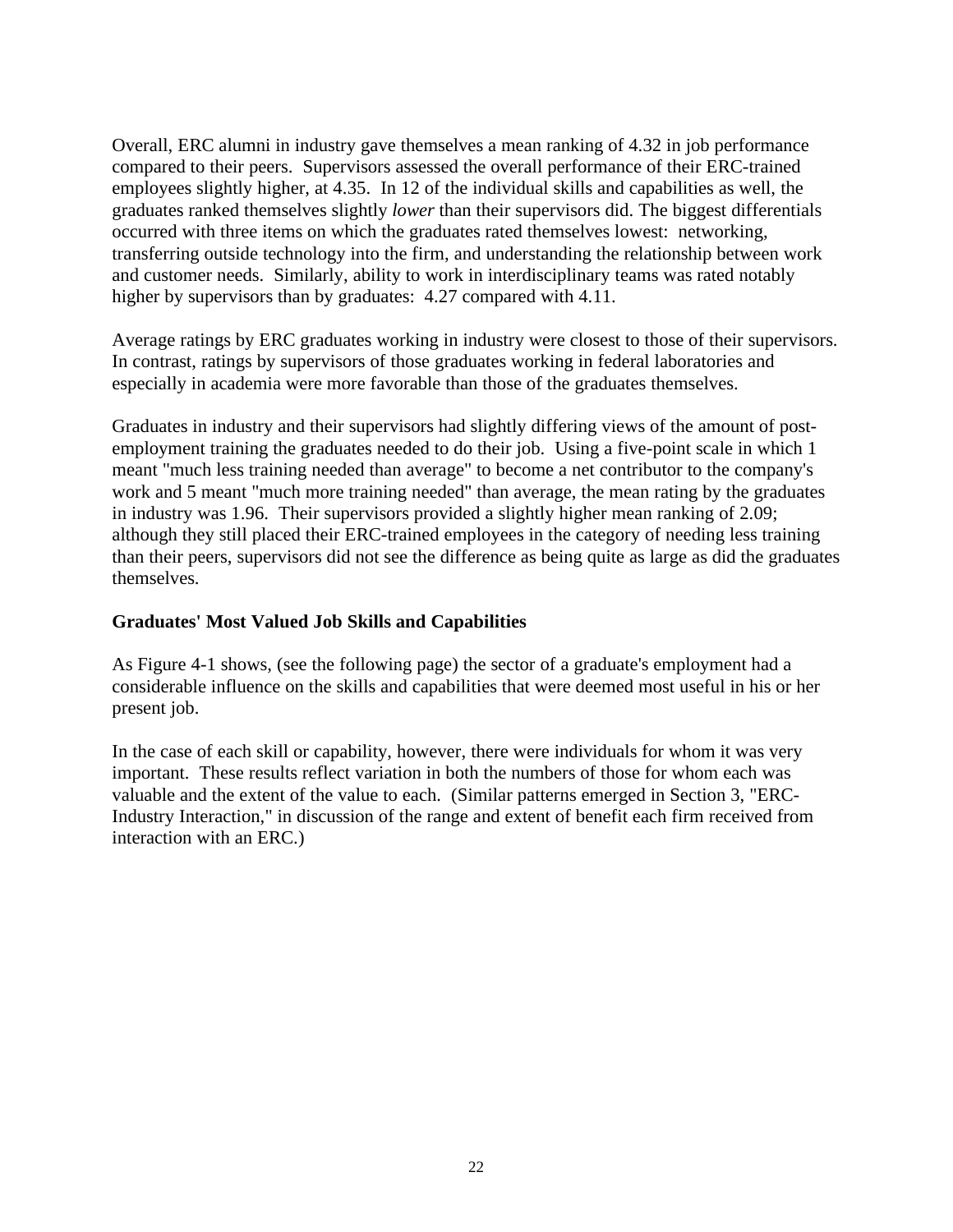

# Figure 4-1: ERC Graduates' Assessment of Value on the Job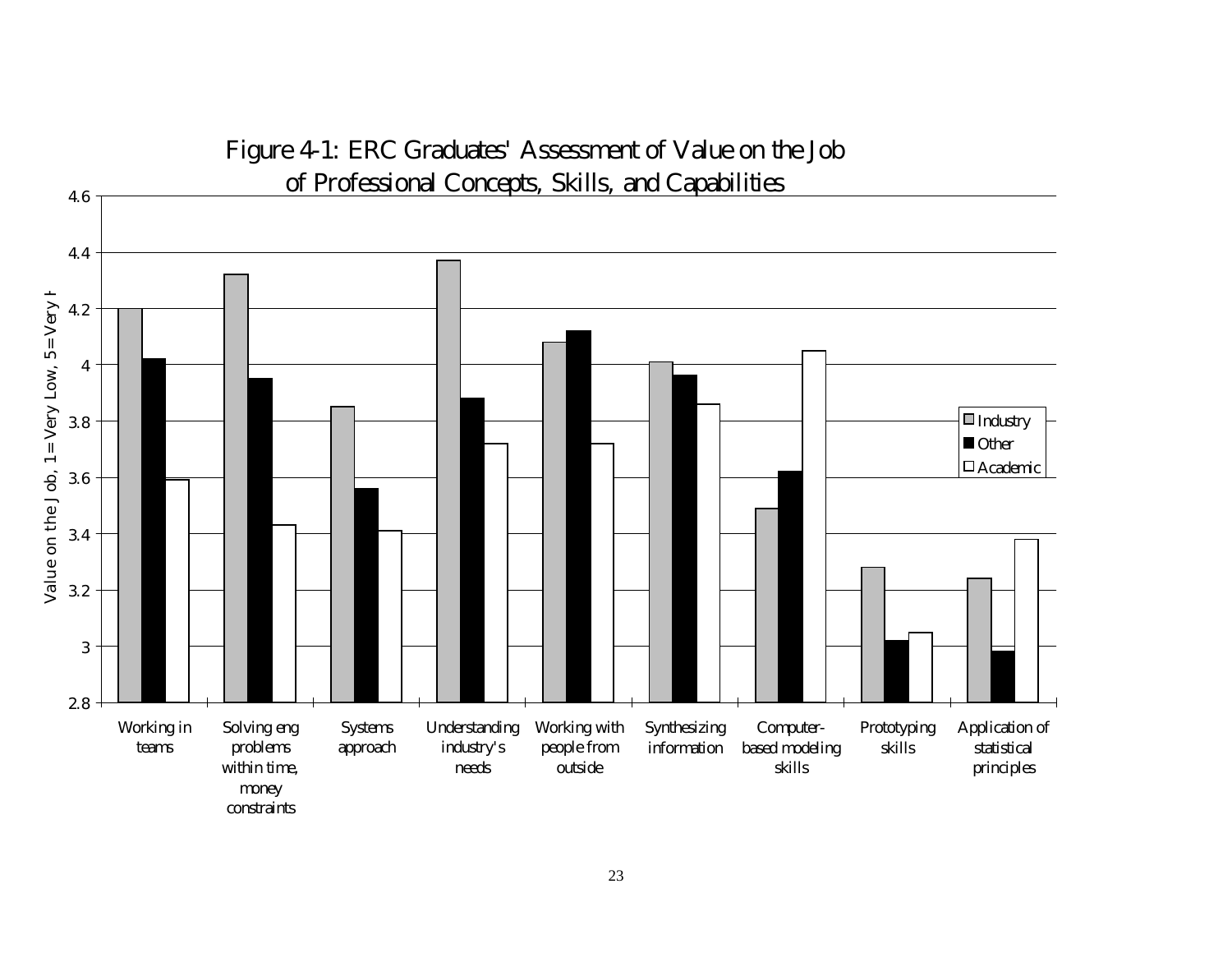#### **ERC Experience and Job Performance**

#### *Impact of ERC and non-ERC Graduate Experience on Job Performance*

One of the underlying assumptions of the ERC Program has been that significant involvement in ERC activities during graduate study builds upon, or is complementary to, traditional graduate education. To examine the extent to which this has been the case, graduates rated separately the impact of their ERC experiences and non-ERC graduate experiences on their performance in each of the 16 capability or skill areas listed in the preceding section.

Using a 1-to-5 scale in which 1 was defined as "very negative" impact and 5 meant "very positive," graduates in the industry described the impact of their ERC experiences as ranging from neutral to somewhat positive, while their ratings for other graduate training experiences were slightly negative to positive. The impact of non-ERC experiences on those working in industry was most noticeable in six capabilities and skills:contribution to the company's technical work; breadth of technical understanding; depth of technical understanding; ability to grasp quickly key features of new problems; ability to define the steps needed to solve new problems; and ability to apply knowledge from different disciplines in an integrated fashion to solve problems. On average, the impact of non-ERC experiences on the graduates' job performance in these six areas was rated by those in industry approximately 0.25 higher than was the impact of ERC experiences. Performance in two other skills  $-$  creativity and innovation plus being able to communicate ideas in writing — also was slightly more affected by non-ERC graduate training.

Conversely, ERC experiences had a greater impact on performance of the remaining half (8) of the skills and capabilities, all of which were consistent with ERC Program intentions. The four with the greatest difference between ERC and non-ERC experiences were: ability to work in interdisciplinary teams; ability to develop solutions that meet business goals as well as satisfying technical requirements; understanding the relationship between their work and the needs of the company's customers; and skill at networking in the company. The differences between ERC and non-ERC impact were smaller in the remaining four items: ability to communicate ideas verbally; ability to identify and transfer useful technology from outside sources such as universities or national labs; leadership ability; and ability to solve problems within constraints of time, money and human resources. Looking across graduates in all employment sectors, the impact of ERC experiences on these items was strongest among those employed in industry.

Graduates also rated the overall impact of both types of experiences on their job performance. Non-ERC experiences were deemed to have had a higher overall impact on performance, compared with the impact of ERC experiences. Finally, looking at the ERC and non-ERC experiences across each of the 16 skills and abilities plus overall rating, the grand mean for non-ERC training was fractionally above that for ERC experiences. Given the greater amount of time students spent in non-ERC experiences while in graduate school, these difference are not surprising. Looking at the relative impact of ERC and non-ERC experiences on graduates across employment sectors, the ERC impact was greatest among those working in academia.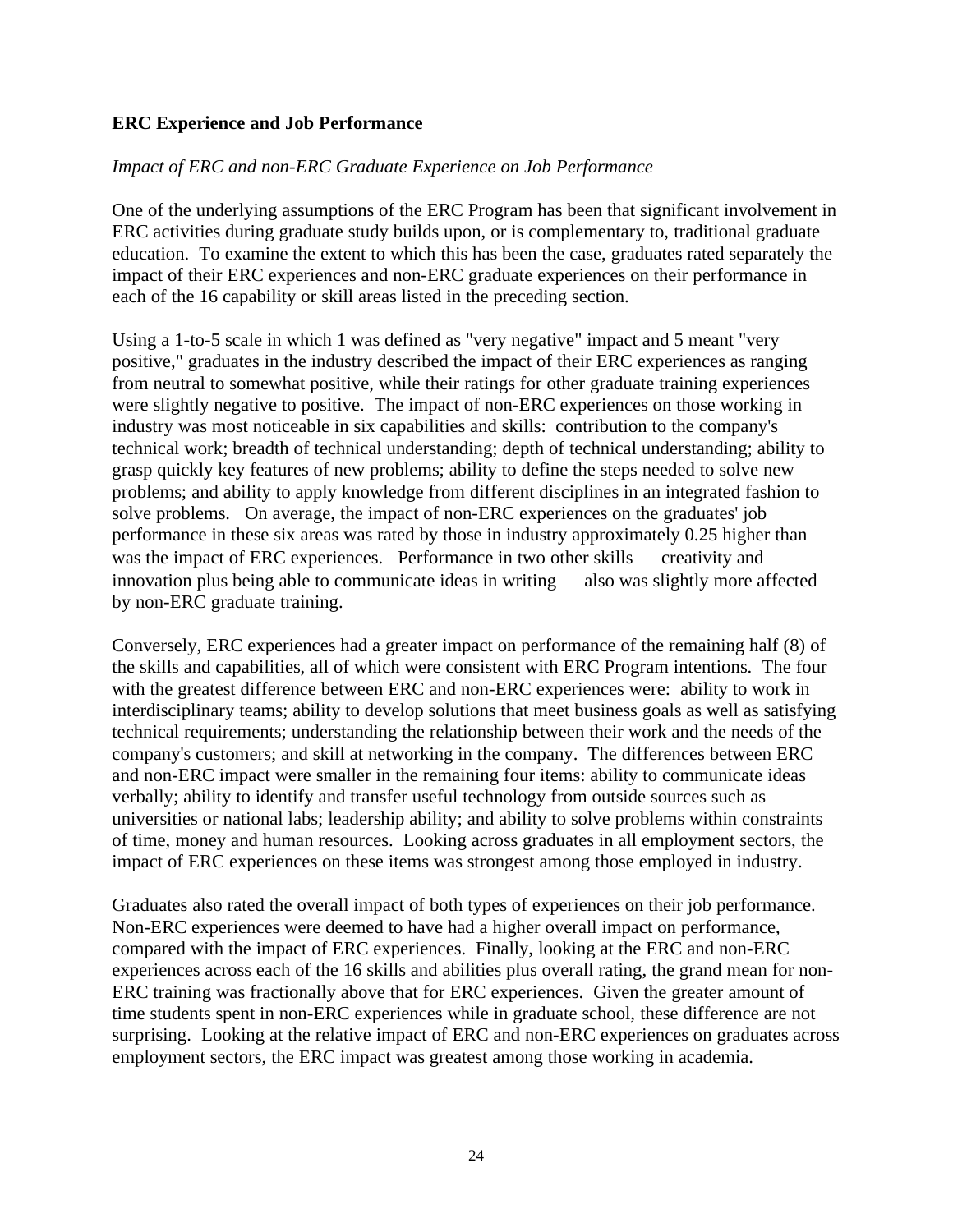An additional factor was the level of involvement of masters students in ERC activities. The finding is deceptively simple: the more extensively masters students engaged in ERC activities, the greater influence their ERC experience had on their subsequent performance in terms of ERC-related capabilities. While this is to be expected, it proved to be a major determinant of the overall influence of several ERCs on their graduates' capabilities.\* Centers with similar participation profiles for masters and doctoral students have a much greater overall impact on graduates' performance than those centers with less masters involvement. Given that there have been more masters than doctoral students involved with ERCs over the course of the Program, this finding carries major implications.

#### *Graduate School Activities*

 $\overline{a}$ 

Examination of what ERC graduates did while in graduate school sheds additional light on how ERC experiences add value to the rest of their graduate education. Masters and doctoral degree recipients in this study did substantially different things while in graduate school, and with notably different frequencies (see Appendix B). Of the 23 activities in which they might have engaged, only three were identified by more than half of those pursuing a masters degree while participating in an ERC they had done: while studying for that degree they worked on research projects with ERC faculty, attended one or more professional meetings, and took non-ERC cross-disciplinary or interdepartmental course. Note that there is a roughly equal balance between ERC-related and non-ERC activities in which 25%-49% of the masters students engaged. Those pursuing a doctorate while at an ERC were split relatively evenly between ERC and non-ERC activities throughout the full range of possible activities.

Note that the second most frequent activity for both masters and doctoral graduates was attending professional society meetings, and that in many cases respondents from both groups also presented papers at such meetings. While the graduates were not asked how the trips were financed, it is safe to assume that at least some of the graduates received funds from their ERC to attend such meetings. This is particularly likely if the individuals were making presentations about their ERC research projects.

Looking across all of their graduate activities, ERC graduates engaged in a surprising amount of ERC-like activities *outside* of ERCs as well. Table 4-3 provides some comparisons for both masters and doctoral graduates in terms of rates of participation in ERC and non-ERC activities.

<sup>\*</sup> A few ERCs operate in areas with no masters programs at their institution that are directly relevant for connections with the ERC. Thus, this finding applies to those ERCs that already involve masters graduates or could do so.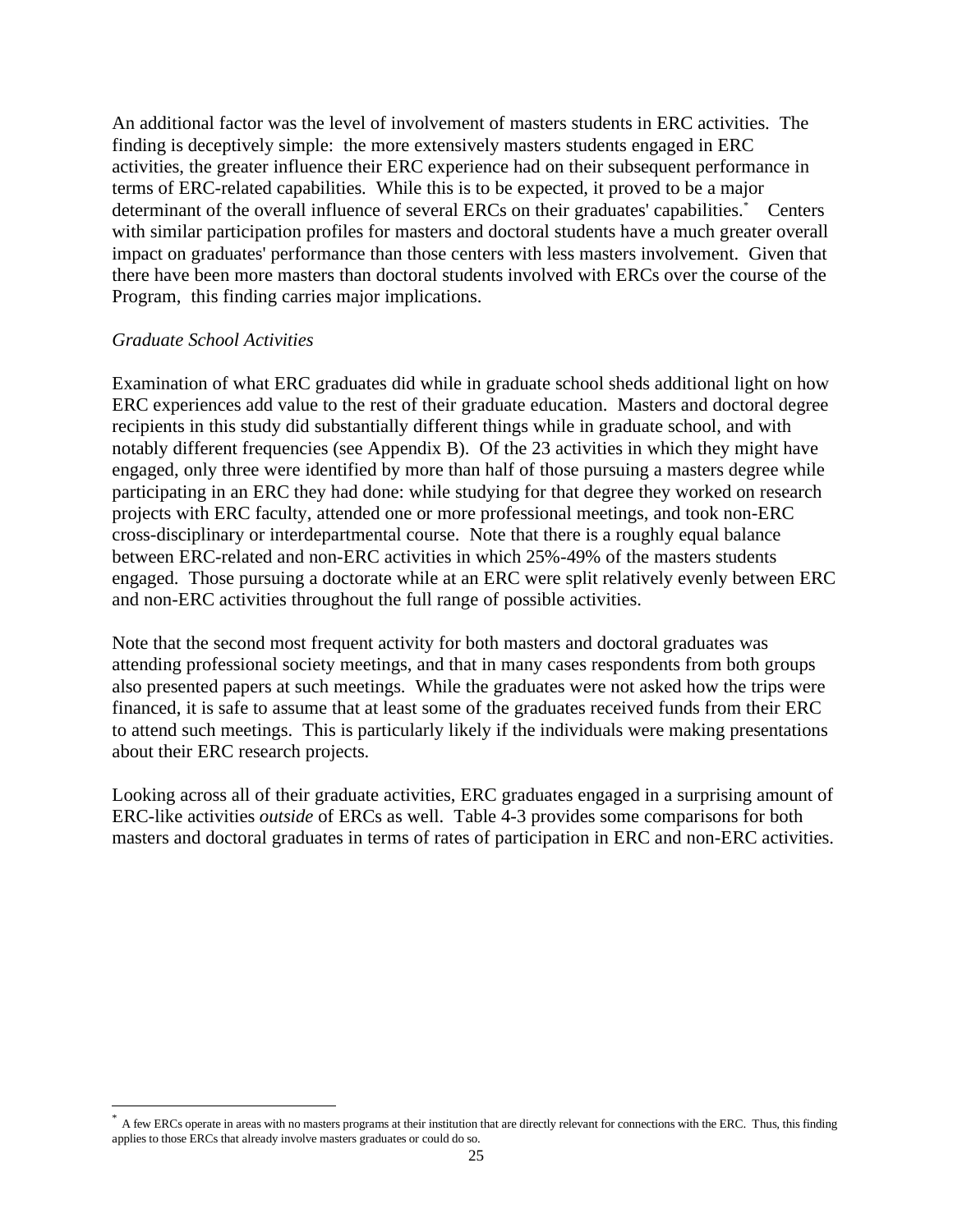|                                             | <b>Percent or Graduates</b> |                                     |            |                               |  |
|---------------------------------------------|-----------------------------|-------------------------------------|------------|-------------------------------|--|
| Activity                                    | ERC.                        | <b>Masters Graduates</b><br>non-ERC | <b>ERC</b> | Doctoral Graduates<br>non-ERC |  |
| Collaborated with Corporate researchers     | 24                          | 15                                  | 37         | 30                            |  |
| Made presentations to industrial audiences  | 23                          | 24                                  | 50         | 55                            |  |
| Published papers with industrial co-authors | 5                           | 5                                   | 21         | 15                            |  |
| Industrial internships - 18% of doctoral    |                             |                                     | 48         | 52                            |  |
| Cross-disciplinary/cross-dept. courses      | 28                          | 50                                  | 44         | 63                            |  |
| Presented talks at seminar series           | 18                          | 25                                  | 45         | 60                            |  |

#### Table 4-3: ERC and non-ERC Graduate School Activities of ERC Graduates

The following section will examine the extent to which there are in fact differences in the impact of these seemingly similar ERC and non-ERC activities on graduates' subsequent job performance.

#### *Statistical Relationships Between Graduate School Experiences and Job Performance*

None of the results presented thus far dealing with the impact of ERC and non-ERC activities on graduates' job performance has been statistically significant. Thus, the possibility that they might be due to chance cannot be ruled out. However, more complex analyses (stepwise regressions) have identified statistically significant relationships between graduate school experiences and job performance.

Looking first at ERC-educated masters degree recipients who went to work in industry immediately upon receipt of the degree, those who took at least one ERC-developed or sponsored course while pursuing that degree rated their communications and leadership abilities somewhat higher than did those who did not take such courses. Among those who received a Ph.D. and took a position in industry, there were several relationships between activities engaged in while pursuing that degree and subsequent job performance. Looking at ERC-linked activities, the following relationships emerged:

- Those involved with ERC prototyping projects assessed their performance in a number of technical areas to be superior to that of peers. Specifically, 60% of those previously involved in such projects identified their job performance as "much better than average" in their contribution to their company's technical work. They also rated themselves comparatively highly on their overall ability to carry out their job responsibilities and their breadth of technical understanding.
- Doctoral recipients who took ERC courses as doctoral students rated their ability to work in interdisciplinary teams significantly higher than did those who took no such courses. Over 40% of all doctoral recipients who took courses developed or sponsored by an ERC while pursuing a doctorate rated themselves "much better than average" in interdisciplinary team work. Conversely, only 28% of Ph.D. graduates who did not take any ERC courses rated their performance as highly on this dimension.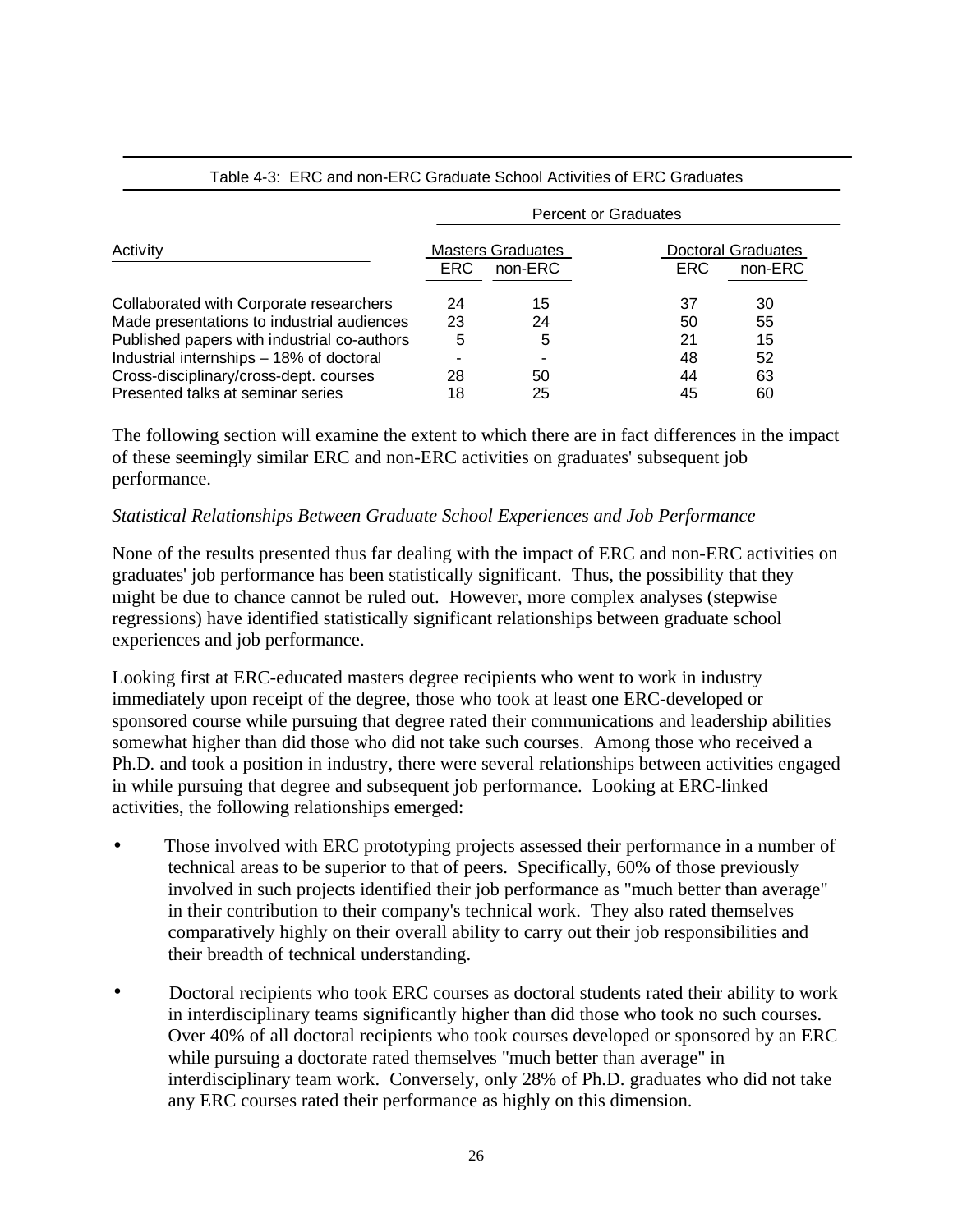• Ph.D. recipients who had co-authored papers with corporate sponsors of the ERC while in their doctoral program rated themselves relatively higher than did those who did not engage in such co-authorship in their ability to apply knowledge from different disciplines and their ability to transfer useful technology from outside sources.

Several relationships between non-ERC activities and job performance also emerged. Specifically:

- Those who gave talks in non-ERC seminar series and published papers with non-ERC corporate authors while in doctoral programs rated themselves significantly higher in two areas — their ability to communicate ideas both verbally and in writing and their leadership abilities — than did doctoral graduates who did not engage in these activities.
- Ph.D. recipients who presented talks at non-ERC seminar series also rated themselves relatively higher than did those who gave no such talks on (1) a variety of technical capabilities and skills, (2) their ability to apply knowledge from different disciplines, and (3) their ability to identify and transfer useful technology from outside sources.

#### **ERC Aspects with Greatest Career Impact**

First, the ERC graduates who participated in this study looked back over their various experiences with an ERC and made their own lists of the aspects of their ERC involvement that had the greatest impact on their careers. Table 4-4 contains these aspects in order of frequency of identification by the graduates:

| <b>ERC</b> Feature                                   | Percent of Respondents |
|------------------------------------------------------|------------------------|
| Internship in industry, "real-world" experience      | 31                     |
| Specific courses, faculty, advisors                  | 23                     |
| Multidisciplinary; exposure to different disciplines | 21                     |
| Good facilities and equipment                        | 19                     |
| Teamwork                                             | 16                     |
| Research focus                                       | 14                     |
| Contacts, networking                                 | 12                     |
| Presentation, oral, or writing skills                |                        |
| Mention of a specific substantive area               | 6                      |

|  |  | Table 4-4: ERC Features with Most Impact on ERC Graduates' Careers |  |
|--|--|--------------------------------------------------------------------|--|
|  |  |                                                                    |  |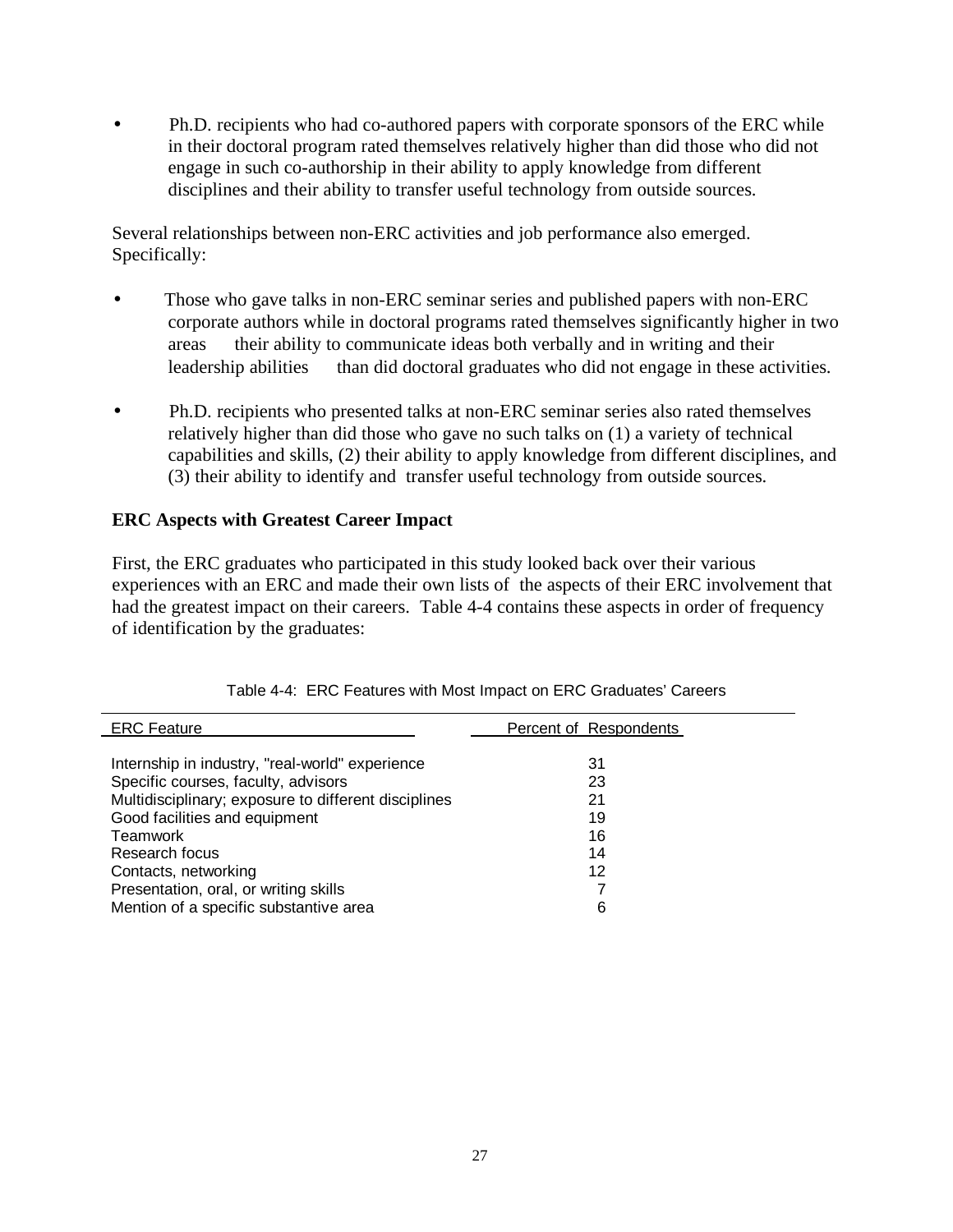#### **Graduates' Recommendations for Program Improvement**

ERC graduates identified three generic improvements that would enhance the value of center involvement. Three-quarters of the ERC graduates now working in industry recommend that students have enhanced industrial involvement. Keeping in mind that less than a quarter of either the masters or doctoral graduates had had any industrial internships while in graduate school and that less than 30% of ERC graduates had been involved in collaborative projects with industry, there is clearly room for increasing the amount of students' active involvement with industry.

The second area for improvement of the ERCs' value to graduate students is providing more experiences in making presentations and general training in communications. This is not surprising. Graduates rated themselves less highly in these areas than they did technical capabilities, yet supervisors identified communication and presentation skills as most important after technical competence.

Third, ERC graduates identified a large number of specific courses in their home ERC that would benefit from improvements of various kinds.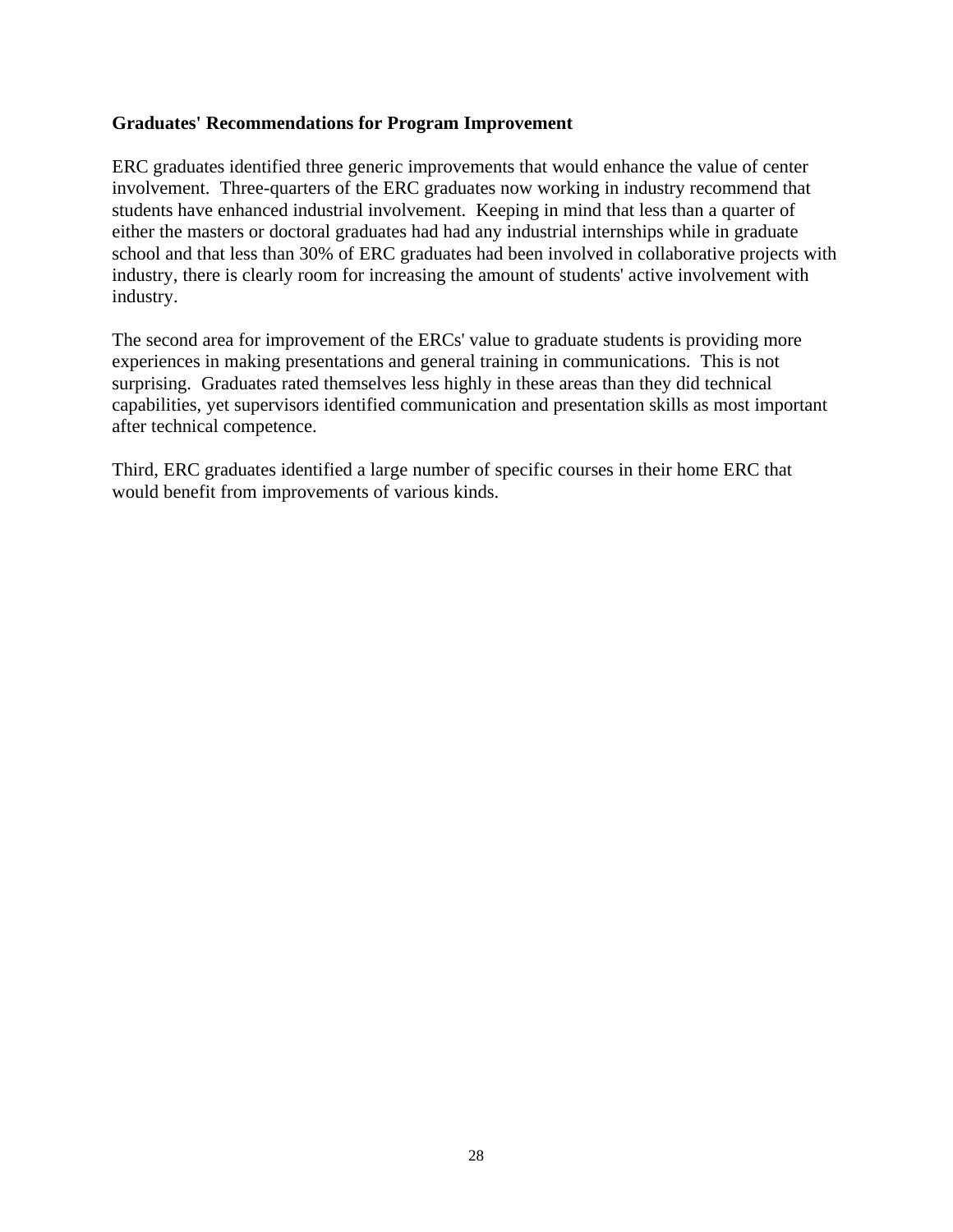#### **5. FINDINGS AND CONCLUSIONS**

#### <span id="page-33-0"></span>**ERC-Industry Interaction: More is Better**

By examining specific impacts of the ERC Program, the two studies provided a critical look at the validity of the assumptions underpinning the Program. The ERC-industry interaction study shows in numerous statistically significant ways that company benefit is directly related to length and level of involvement in a center. Major impacts are generally unlikely to be realized in the first year or two of a company's interaction with a center. From their interaction with ERCs, companies receive a wide range of benefits that are improving their competitiveness and level of operation. Of these benefits, the most important are in the areas of:

- Access to new ideas, know-how, or technologies;
- Receiving technical assistance:
- Interaction with other firms participating in the ERC;
- Access to ERC equipment and facilities; and
- Hiring ERC students and graduates.

Those who hired ERC students and graduates rated this benefit higher than did recipients of any other outcome of ERC participation. In addition, two-thirds of firms experienced gains in competitiveness as a result of ERC participation and the majority of the respondents indicated that their ERC involvement had influenced their firm's research agenda.

How much a company benefits is directly related to the number of years it participates in an ERC and the extent of *active* involvement its employees have with the center: the longer a firm participates and the more direct personal interaction there is between corporate and center personnel, the more direct benefits the firm will have received and the greater the effect on company competitiveness. The longer a firm has had active participation, the more likely it is to continue supporting the center for up to two years more.

The key, then, is for centers to make participating firms understand that "sweat equity" is important for the partnership to be fruitful. The more centers can expose the industry representatives and their colleagues to the variety of ways in which they can be actively involved in the center, the more the firms, students, and centers will benefit. With the realization of benefits comes a greater likelihood that a firm will continue the collaboration for years. Sitting on the sidelines for three to four years before deciding to increase activity and get other members of a firm involved delays the receipt of results and threatens the longevity of partnerships.

Three factors are strongly related to the realization of positive outcomes for companies from their interactions with an ERC: the existence of a "champion" for the ERC within the company, the receptivity of company technical staff to ERC ideas and/or results, and management support for the ERC partnership within the company.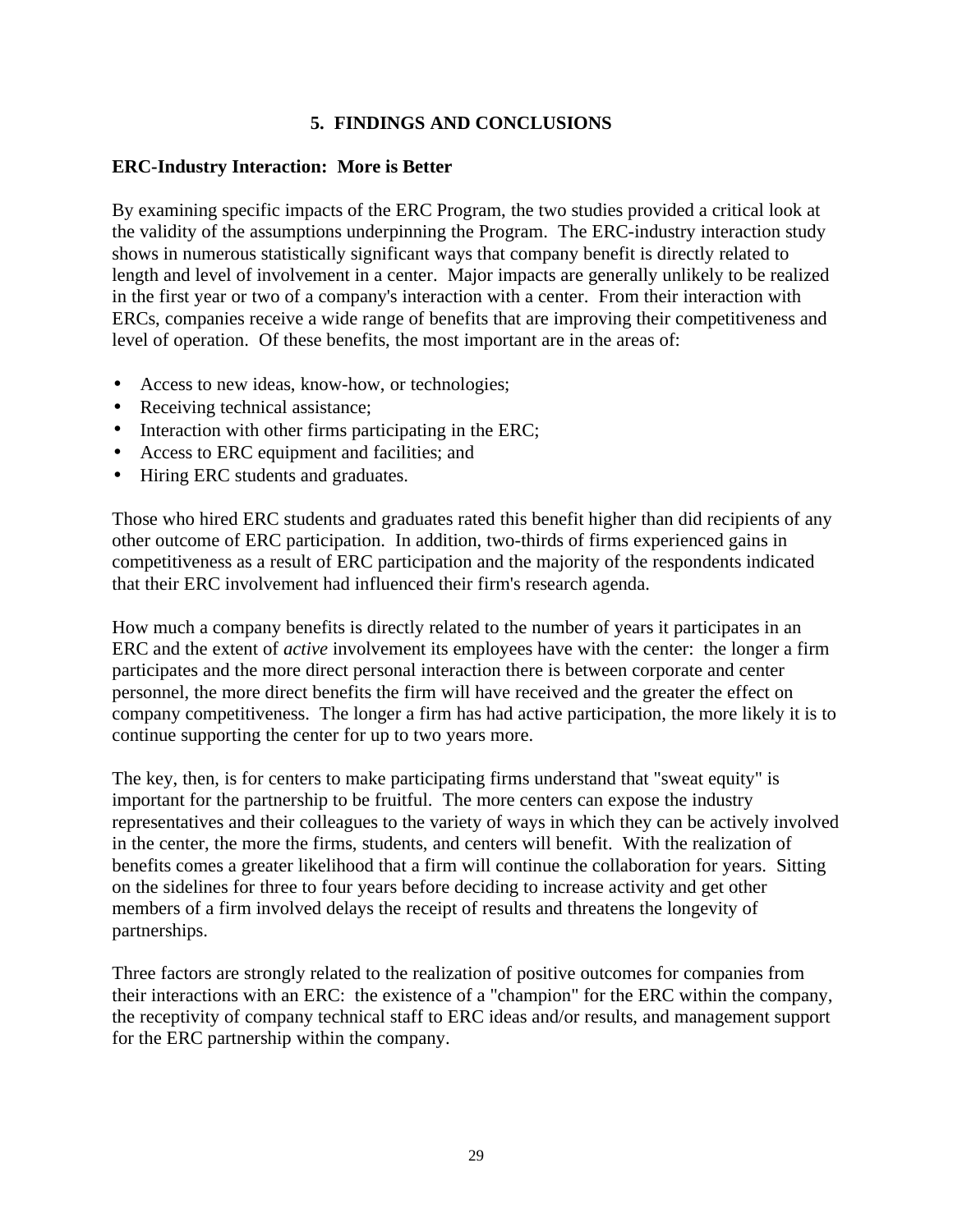The biggest barrier to firms' participating in and benefiting from ERCs is that various other company priorities preempt firms from taking advantage of ERC involvement. Other major barriers to company participation are inherent in the differences in mission, values, and perception of project goals and timelines between industry and universities. These factors are largely out of the center's control. As a result, there may be a limit to what centers can do to ensure that firms get the most out of their involvement.

#### **Impact of ERC Experience on Graduates**

Regardless of employment sector, masters and doctoral degree recipients with ERC experience take the knowledge, skills, capabilities, and techniques they learned in ERCs with them to their subsequent jobs. Regardless of the nature of their jobs, ERC graduates continue working in ways they learned in ERCs, e.g., in interdisciplinary teams and by engaging in industryuniversity collaboration. ERC firms employing ERC students and graduates value this benefit of ERC interaction more than any other type of benefit. Supervisors and other industry representatives of firms employing ERC graduates judged the ERC-trained employees to be superior to non-ERC employees on a number of key performance dimensions. With the demand for ERC graduates by companies consistently exceeding the supply, it is evident that ERC graduates are living up to the Program's intention that they be successful in industry.

Significant involvement in ERC activities during graduate study builds upon, or is complementary to, traditional graduate education. The skills and abilities in which ERC experience had more impact on performance  $-$  e.g., technology transfer, understanding the relationship between work and clients' needs, and ability to work in interdisciplinary teams are consistent with the way ERC research and related activities are conducted and with the Program's goal of preparing engineers who will be able to work successfully in industry. The dimensions in which non-ERC experiences had a greater impact on performance — general technical competence and ability to contribute to the employer's technical work — are areas in which non-ERC training would have been expected to have more impact, given the longer time that graduate students spend in non-ERC education. Thus, ERC experience added to the breadth of capabilities of those who spent time in an ERC while in graduate school.

While the ERC Program was a pioneer in developing this new mode of education, its goals for graduates are no longer unique to the Program. There are now other efforts underway at engineering schools designed to achieve the same goals. The growing prevalence of similar non-ERC educational programs and activities that have ERC-like characteristics may contribute to the relative difficulty in finding statistically significant differences between graduates' perceptions of the value of ERC versus non-ERC activities in their impact on their job performance. At this point, we do not know whether this is due to ERC students seeking ERClike experiences, e.g., coops, etc. in their non-ERC education or whether it is due to a pervasive change in the engineering education experience for all students. NSF is looking at options for examining whether self-selection or changes in educational opportunities for graduate students may contribute to this situation.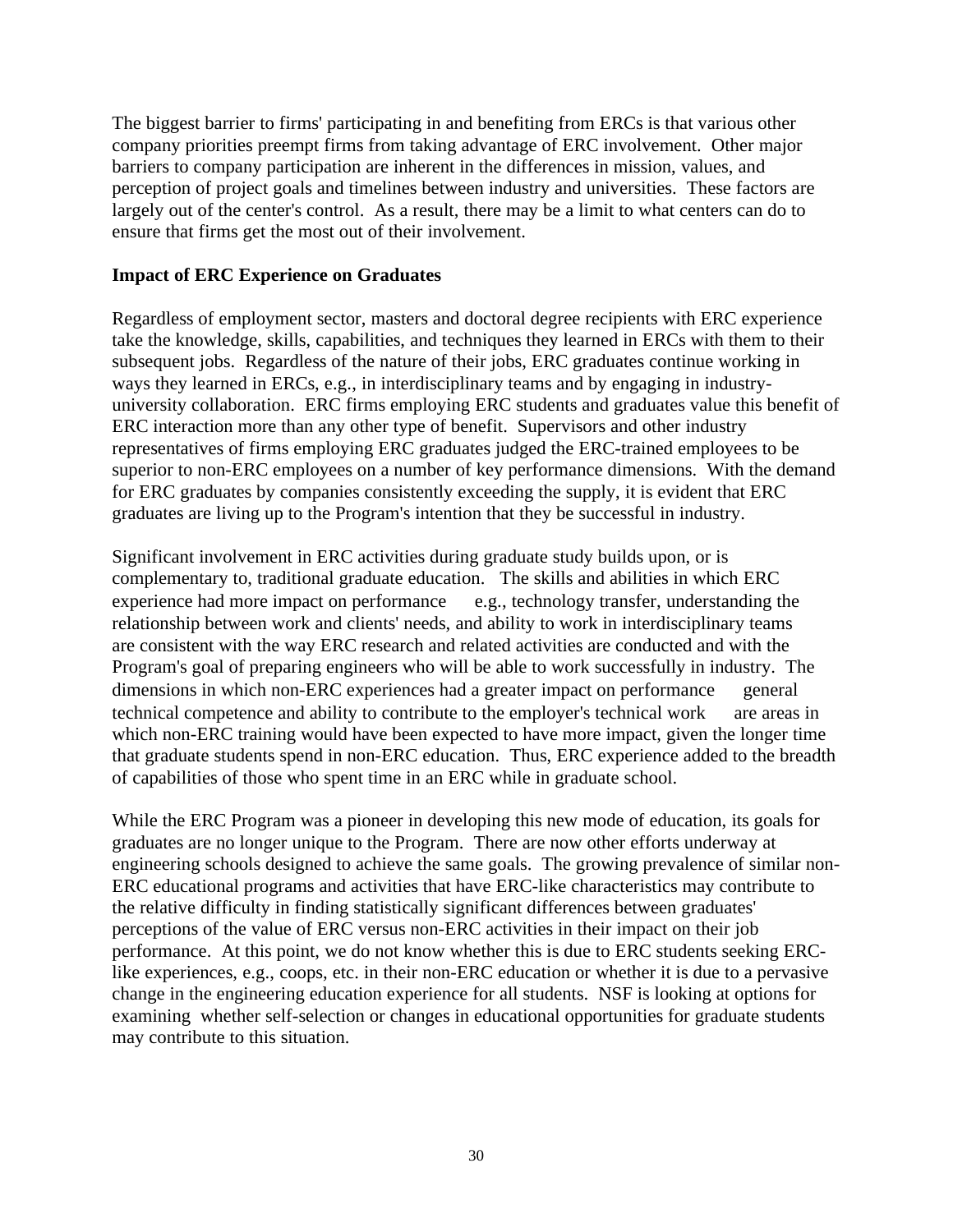#### **Ways to Increase the Impacts of ERCs**

The core of the ERC "culture" – interdisciplinary teams, research relevant to industry, direct involvement of industry in ERC activities — has produced a wide range of outcomes and benefits. Ultimately, corporate partners and students will benefit most from greater involvement of corporate staff in ERC activities. The adage "More is Better" is the main message of these studies. ERCs that approach their interactions with industry and graduate education from this perspective will go a long way toward ensuring that firms and students benefit from the ERC culture to the greatest extent possible.

Firms can maximize the probability that they receive benefits that have demonstrable impact if : (1) their representatives to the ERCs are actively involved in the ERC; (2) other members of the firm also participate actively; and (3) this level of participation begins when the ERC-firm partnership commences. Corporations need more reasons than ever before to justify their ERC membership fees and related costs. Evidence of a firm benefiting from an ERC membership need not take many years. ERCs need to emphasize that sitting on the sidelines and watching what happens for four or more years decreases the probability that the kinds of benefits they need to justify future membership investments. While the ERCs intend to develop long-term relationships with firms and focus on long-term technical challenges, the results show clearly that firms begin to benefit early in their involvement — but only if their level of interaction with the center is considerable.

Across masters and doctoral graduates, there is clearly a link between level of involvement of ERC activities that allow exposure to the ERC "culture" and subsequent attribution of the impact of such experience on their performance in areas that ERCs seek to foster. ERCs can increase their impact on these performance areas by broadening masters and doctoral students' participation in those activities and ways of conducting research that are distinctive. Since the establishment of the ERC Program, there has been a major growth in the number of industryuniversity research centers, many of which are now emphasizing interdisciplinary. Similarly, working in teams has become increasingly important within and outside academia. Students now have more options than just ERCs for such experiences. To make ERC involvement most meaningful and useful to them, they must have experiences that capitalize on the defining features of ERCs, especially their real-world, industry focus. Individual centers that include masters students must involve these students — not just doctoral students -- in the kinds of activities that typify an ERC, that can not be found in other centers or institutes in the engineering school. By doing these things, individual centers can maximize their impact on all levels of students, which translates to maximum impact on job performance.

For continuous improvement of the ERC Program, results of these studies and findings relating to maximizing the Program's impact will be disseminated not only to the ERC Program Leader, but also to the individual ERCs at their annual meeting. In addition, the ERC Program Directors will be using this information to work with individual centers to implement changes reflecting the study results.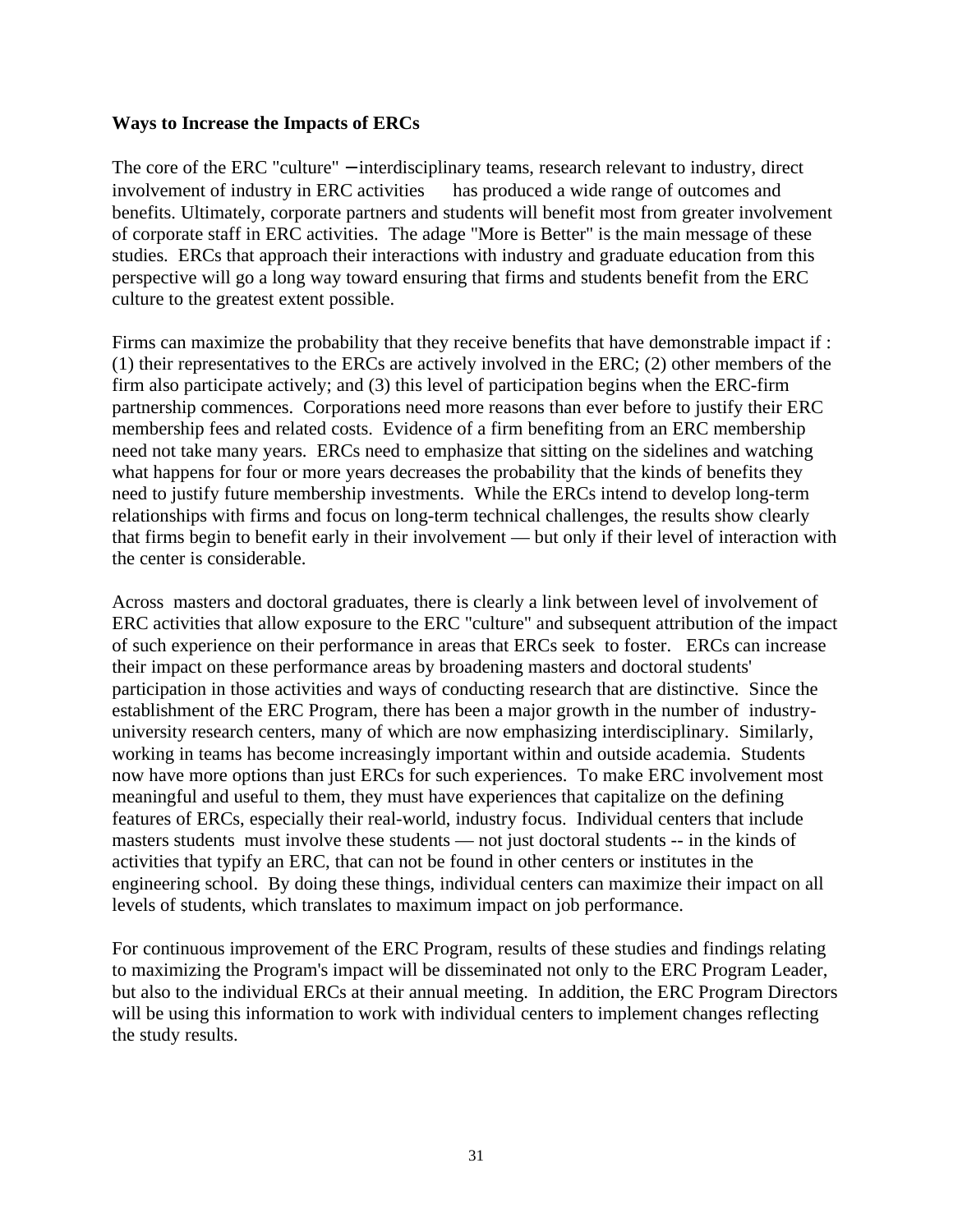#### **APPENDIX A ENGINEERING RESEARCH CENTERS**

<span id="page-36-0"></span>1 CENTER FOR ENVIRONMENTALLY BENIGN SEMICONDUCTOR MANUFACTURING (1996) University of Arizona/Stanford University/Massachusetts Institute of Technology

2 ADVANCED COMBUSTION ENGINEERING RESEARCH CENTER (1986) Brigham Young University/University of Utah (in both studies)

CENTER FOR NEUROMORPHIC SYSTEMS ENGINEERING (1994) California Institute of Technology

2 THE ENGINEERING DESIGN RESEARCH CENTER (1986) Carnegie Mellon University (in both studies)

THE DATA STORAGE SYSTEMS CENTER (1990) Carnegie Mellon University (in industry interaction study only)

CENTER FOR OPTOELECTRONIC COMPUTING SYSTEMS (1987) University of Colorado/Colorado State University (in both studies)

2 CENTER FOR TELECOMMUNICATIONS RESEARCH (1985) Columbia University (in both studies)

CENTER FOR EMERGING CARDIOVASCULAR TECHNOLOGIES (1987) Duke University/University of North Carolina and other North Carolina Universities (in both studies)

CENTER FOR PARTICLE SCIENCE & TECHNOLOGY (1994) University of Florida

CENTER FOR LOW COST ELECTRONIC PACKAGING (1994) Georgia Institute of Technology

<sup>2</sup> CENTER FOR COMPOUND SEMICONDUCTOR MICROELECTRONICS (1986) University of Illinois, Urbana-Champaign (in both studies)

 $^2$  ERC FOR ADVANCED TECHNOLOGY FOR LARGE STRUCTURAL SYSTEMS (1986) Lehigh University (in both studies)

<sup>&</sup>lt;sup>1</sup> The ERC awardee classes of 1994 and 1996 did not participate in the surveys for these studies.

 $2$  Will have graduated from the ERC Program and become self-sufficient during FY 1996 or 1997.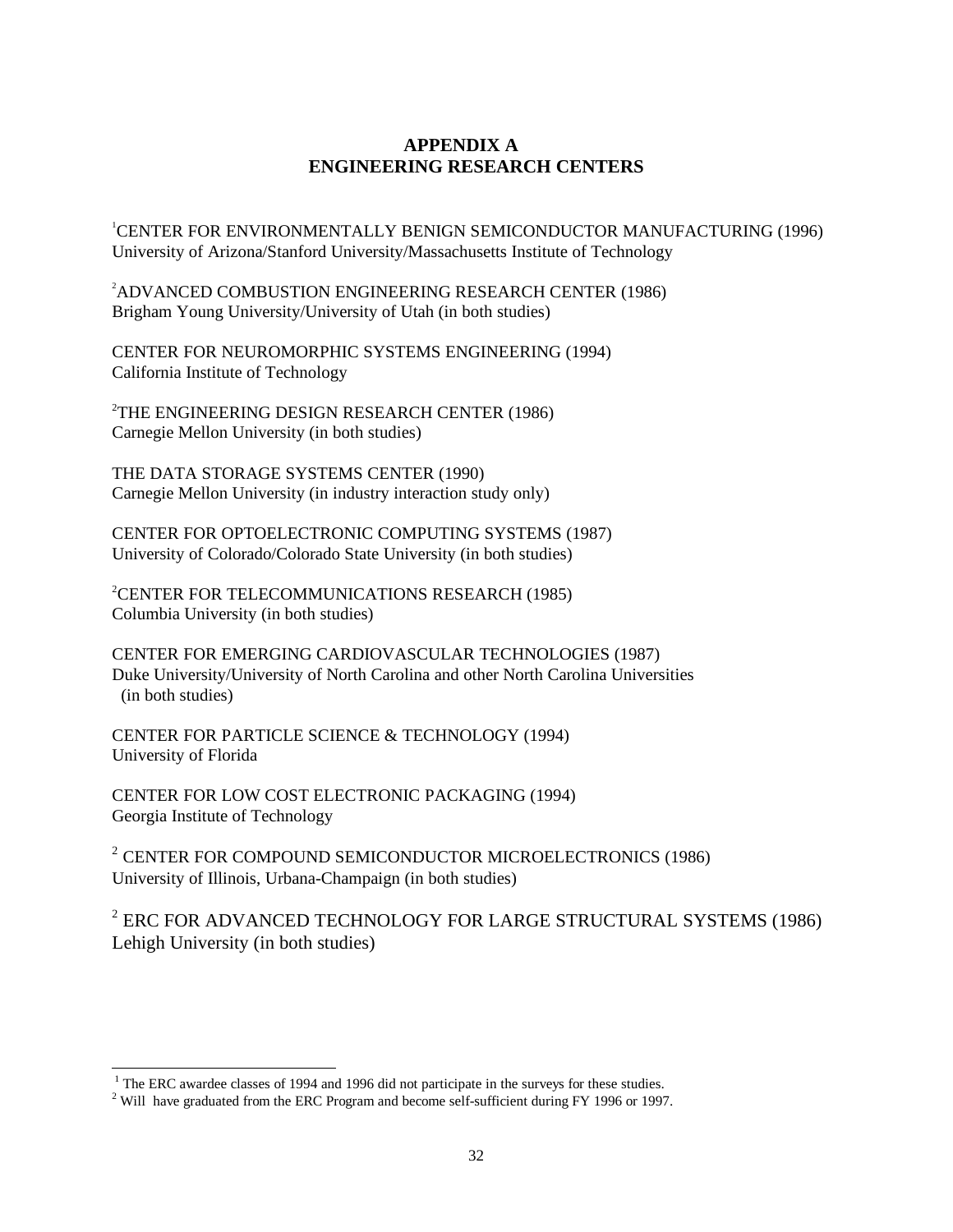2 INSTITUTE FOR SYSTEMS RESEARCH (1985) University of Maryland/Harvard University (in both studies)

CENTER FOR BIOTECHNOLOGY PROCESS ENGINEERING (1985) Massachusetts Institute of Technology (in both studies)

1 CENTER FOR COMPETITIVE PRODUCT DEVELOPMENT (1996) Massachusetts Institute of Technology

1 CENTER FOR RECONFIGURABLE MACHINING SYSTEMS (1996) University of Michigan-Ann Arbor

CENTER FOR INTERFACIAL ENGINEERING (1989) University of Minnesota (in both studies)

CENTER FOR COMPUTATIONAL FIELD SIMULATION (1990) Mississippi State University (in industry interaction study only)

BIOFILM ENGINEERING RESEARCH CENTER (1990) Montana State University (in industry interaction study only)

CENTER FOR ADVANCED ELECTRONIC MATERIALS PROCESSING (1989) North Carolina State University (in both studies)

2 CENTER FOR NET SHAPE MANUFACTURING (1986) Ohio State University (in both studies)

CENTER FOR COLLABORATIVE MANUFACTURING (1985) Purdue University (in both studies)

1 INTEGRATED MEDIA SYSTEMS CENTER (1996) University of Southern California

OFFSHORE TECHNOLOGY RESEARCH CENTER (1989) Texas A&M University (in industry interaction study only)

1 UNIVERSITY OF WASHINGTON ENGINEERED BIOMATERIALS (1996) University of Washington

CENTER FOR PLASMA-AIDED MANUFACTURING (1989) University of Wisconsin, Madison (in both studies)

<sup>&</sup>lt;sup>1</sup> The ERC awardee classes of 1994 and 1996 did not participate in the surveys for these studies.

 $2$  Will have graduated from the ERC Program and become self-sufficient during FY 1996 or 1997.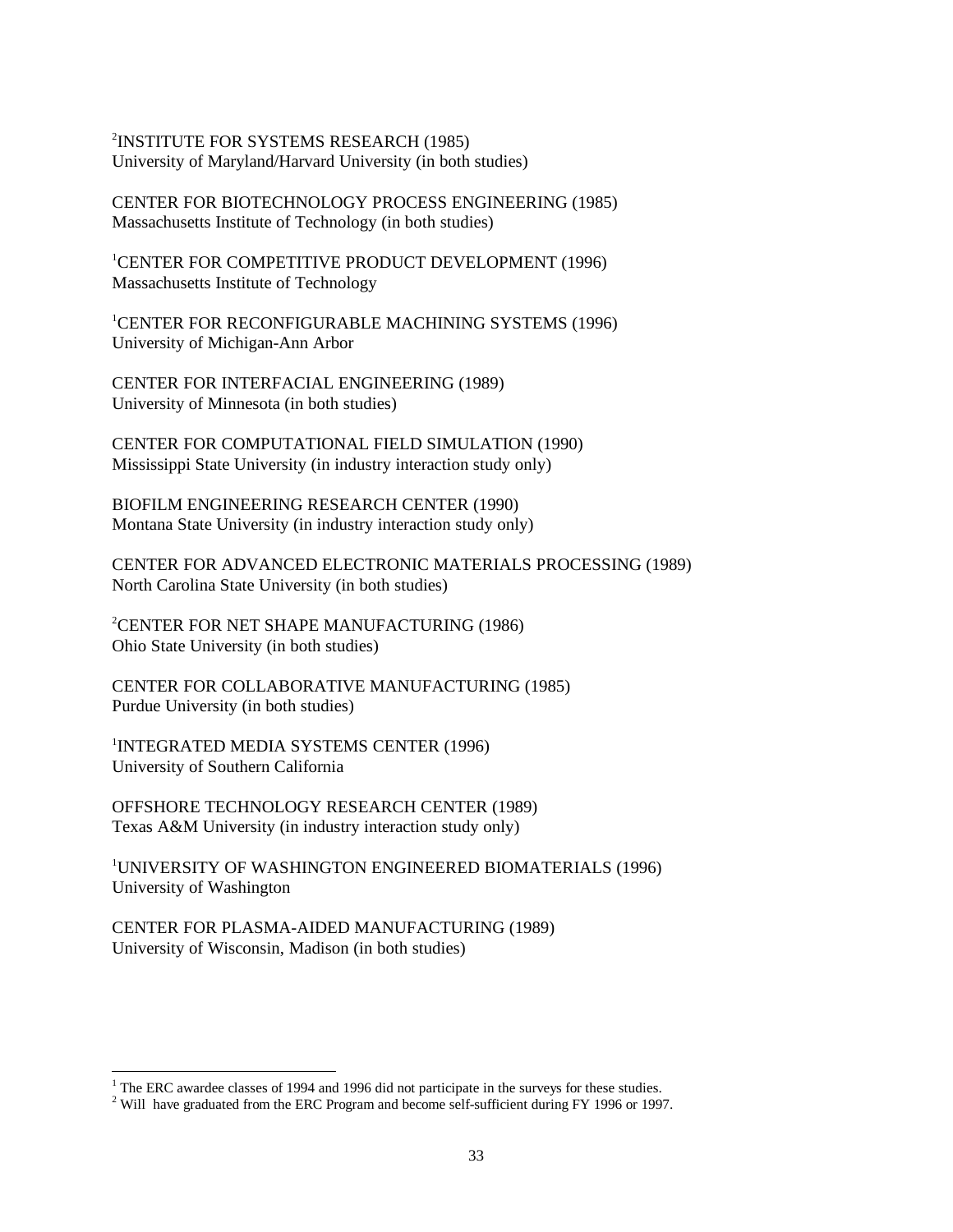#### <span id="page-38-0"></span>**APPENDIX B PARTICIPATION OF ERC ALUMNI IN GRADUATE TRAINING ACTIVITIES**

|                                                               | <b>Percent of Graduates by Sector</b> |                 |              |                 |  |
|---------------------------------------------------------------|---------------------------------------|-----------------|--------------|-----------------|--|
|                                                               | of Employment                         |                 |              |                 |  |
| Activities as a Master's Student                              | <b>All Alumni</b>                     | <b>Industry</b> | <b>Other</b> | <b>Academic</b> |  |
| Worked on research projects with ERC faculty                  | 54.9                                  | 61.2            | 46.4         | 40.8            |  |
| Attended one or more professional society meetings            | 51.0                                  | 55.6            | 44.6         | 40.8            |  |
| Took other cross-disciplinary or interdepartmental<br>courses | 50.1                                  | 54.7            | 42.9         | 40.8            |  |
| Based thesis on ERC-sponsored research project                | 39.3                                  | 43.1            | 30.4         | 33.8            |  |
| Published papers in refereed journal                          | 35.9                                  | 39.2            | 35.7         | 25.4            |  |
| Took any courses developed or sponsored by an ERC             | 27.9                                  | 34.1            | 19.6         | 14.1            |  |
| Attended more than half of an ERC seminar series              | 26.7                                  | 28.9            | 25.0         | 21.1            |  |
| Made presentation at professional society meetings            | 25.6                                  | 27.2            | 19.6         | 25.4            |  |
| Presented talks as part of non-ERC seminar series             | 24.8                                  | 25.9            | 25.0         | 21.1            |  |
| Collaborated with researchers from ERC corporate<br>sponsors  | 24.2                                  | 28.9            | 17.9         | 14.1            |  |
| Presented research to non-ERC industrial audience             | 24.2                                  | 27.6            | 19.6         | 16.9            |  |
| Presented research to ERC corporate sponsor                   | 22.6                                  | 24.6            | 17.9         | 19.7            |  |
| Published papers based on an ERC research project             | 21.4                                  | 25.0            | 16.1         | 14.1            |  |
| Presented talks as part of an ERC seminar series              | 18.4                                  | 18.5            | 16.1         | 19.7            |  |
| Worked on ERC-sponsored prototyping project                   | 17.3                                  | 18.1            | 14.3         | 16.9            |  |
| Collaborated with non-ERC researchers                         | 15.0                                  | 16.4            | 14.3         | 11.3            |  |
| Worked on research using ERC-based test bed                   | 14.8                                  | 16.4            | 17.9         | 7.0             |  |
| Published papers with non-ERC corporate co-authors            | 5.0                                   | 6.0             | 3.6          | 2.8             |  |
| Published papers with co-authors from ERC sponsor             | 4.7                                   | 5.6             | 3.6          | 2.8             |  |
| Applied for patent                                            | 3.1                                   | 3.4             |              | 4.2             |  |
| Applied for patent based on ERC research project              | 1.1                                   | 1.7             |              |                 |  |
| Applied for patent with non-ERC sponsor co-applicants         | 0.8                                   | 1.3             |              |                 |  |
| Applied for patent with ERC sponsor co-applicants             | 0.6                                   | 0.9             |              |                 |  |